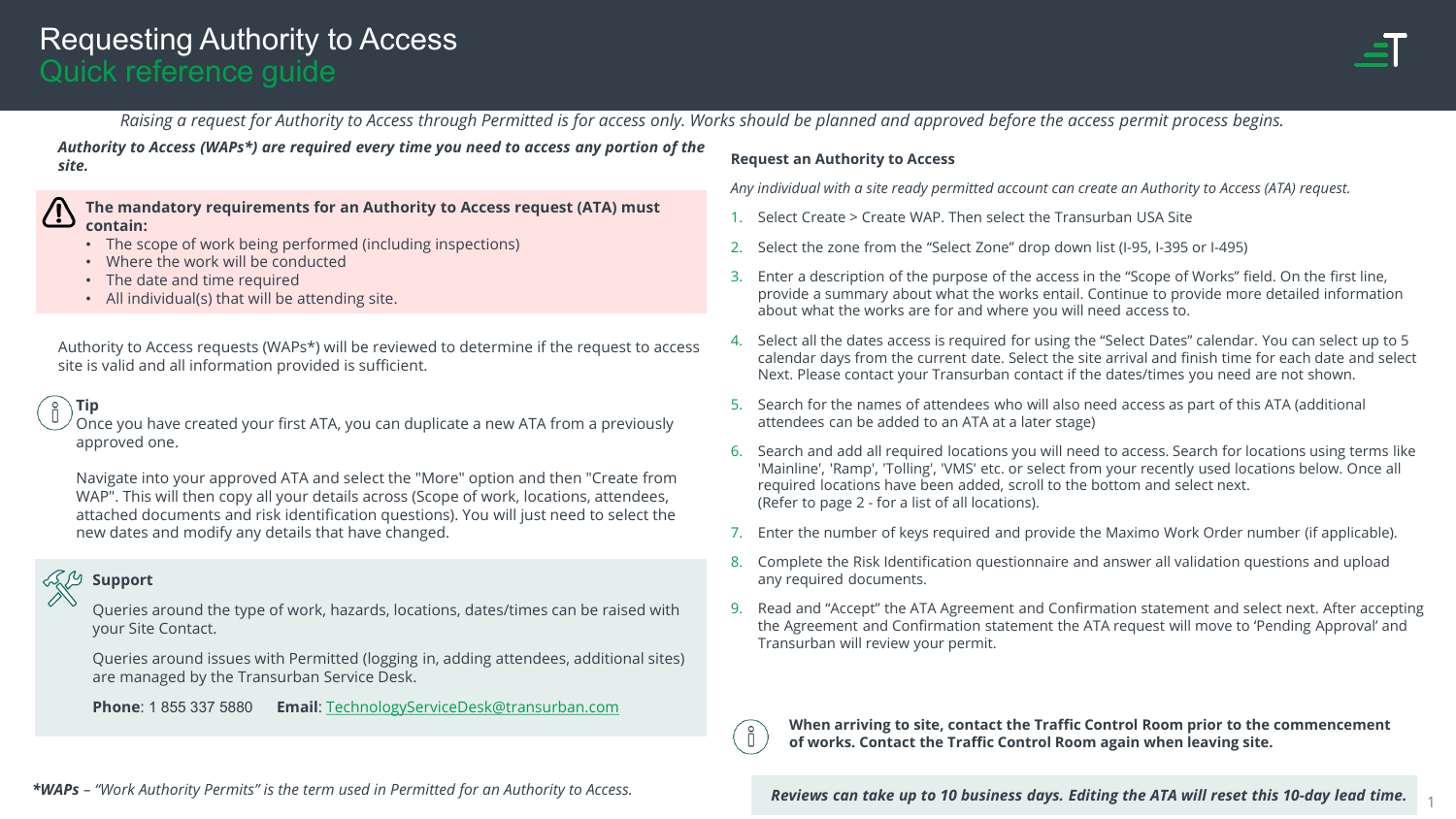

## **USA Site Location Details**

- **[I-95 Express Lanes](#page-2-0) -** Pages 3 7
- **[I-395 Express Lanes](#page-7-0)**  Pages 8 9
- **[I-495 Express Lanes](#page-9-0)**  Pages 10 13

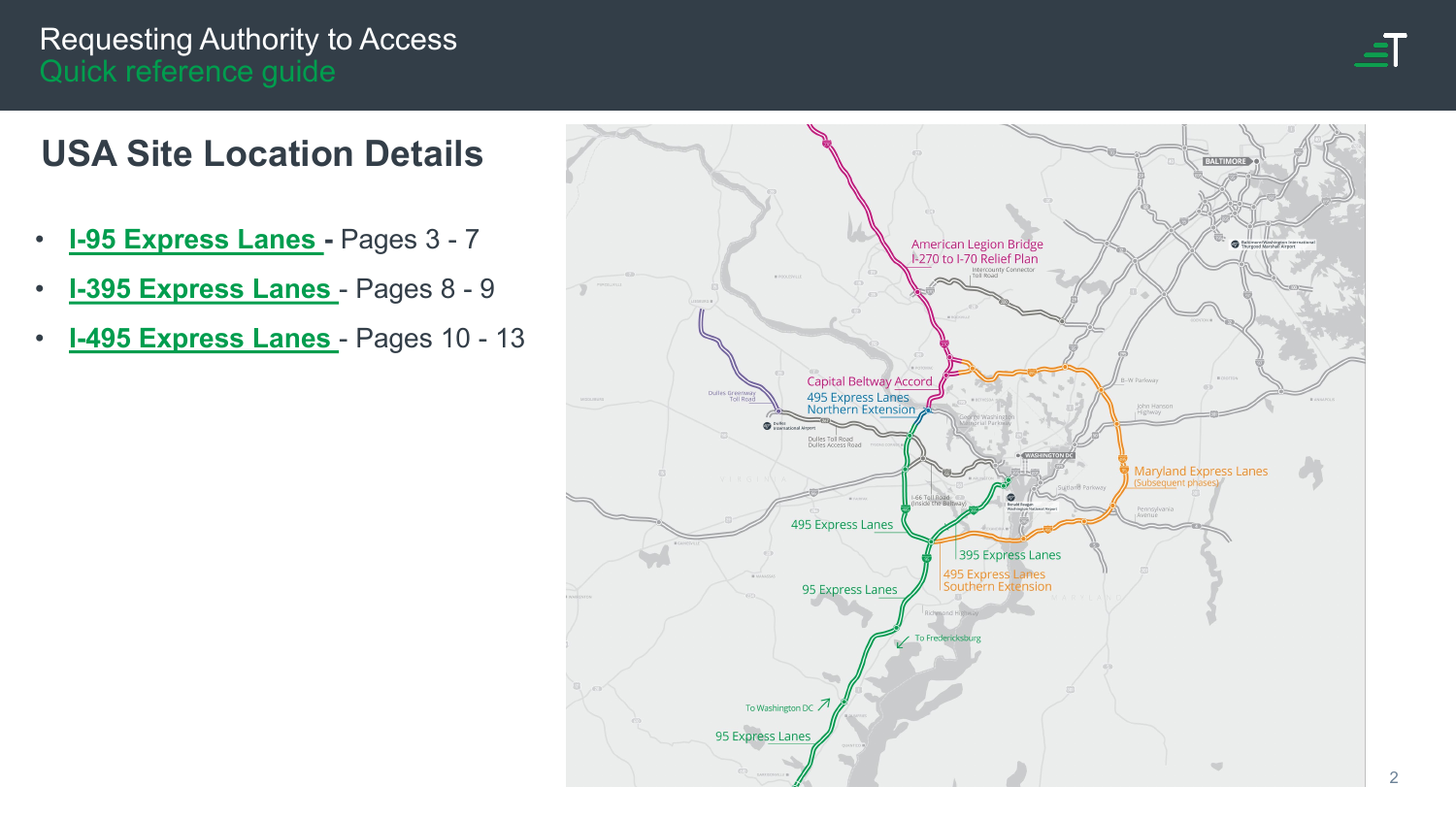|  | <b>Service Service</b><br>___<br>$\overline{\phantom{a}}$<br><b>Service Service</b> |  |  |
|--|-------------------------------------------------------------------------------------|--|--|
|  | _____                                                                               |  |  |
|  |                                                                                     |  |  |

#### <span id="page-2-0"></span>**I-95 Express Lane Site**: Transurban USA **Zone**: I-95 **Group Constanting Constanting Constanting Constanting Constanting Constanting Constanting Constanting Constanting Constanting Constanting Constanting Constanting Constanting Constanting Constanting Constanting Constanti** TU Asset Network (TU Employees Only) All Locations Northbound Entire Asset Ramp - Southbound - Segment 1 Garrisonville Road Flyover Exit Ramp Ramp - Northbound - Segment 1 Garrisonville Road On Ramp Ramp - Southbound - Segment 1 Triangle - Quantico Flyover Exit Ramp Ramp - Northbound - Segment 2S Dumfries Road On Ramp Ramp - Northbound - Segment 2S Cardinal Drive On Ramp Ramp - Southbound - Segment 2S Cardinal Drive Exit Ramp Ramp - Northbound - Segment 2N Dale Boulevard On Ramp Ramp - Southbound - Segment 2N Dale Boulevard On Ramp Ramp - Southbound - Segment 2N Dale City Flyover Exit Ramp Ramp - Northbound - Segment 2N Opitz Boulevard On Ramp Ramp - Northbound - Segment 2N Opitz Boulevard Exit Ramp Ramp - Northbound - Segment 2N Prince William Parkway On Ramp Ramp - Southbound - Segment 2N Prince William Parkway Exit Ramp Ramp - Southbound - Segment 3S Gordan Boulevard Flyover Exit Ramp Ramp - Northbound - Segment 3S Gordan Boulevard Flyover On Ramp Ramp - Southbound - Segment 3S US 1 Exit Ramp from I-95 General Purpose Lanes Ramp - Northbound - Segment 3S US 1 On Ramp to I-95 General Purpose Lanes Ramp - Southbound - Segment 3S US 1 On Ramp Ramp - Southbound - Segment 3S US 1 Exit Ramp from I - 95 Express Lanes Ramp - Southbound - Segment 3N Boudinot Drive On Ramp Ramp - Northbound - Segment 3N Boudinot Drive Exit Ramp Ramp - Northbound - Segment 3N DAR - FBNA Exit Ramp to I-95 General Purpose Lanes **Group Constanting Constanting Constanting Constanting Constanting Constanting Constanting Constanting Constanting Constanting Constanting Constanting Constanting Constanting Constanting Constanting Constanting Constanti** Ramp - Southbound - Segment 3N DAR - FBNA On Ramp to I-95 Express Lanes Ramp - Southbound - Segment 3N Backlick Road On Ramp Ramp - Northbound - Segment 3N Franconia Springfield Parkway - Eastbound Ramp - Northbound - Segment 3N Franconia Springfield Parkway - Westbound Ramp - Northbound - Segment 3N South Terminal On Ramp Ramp - Northbound - Segment 3N Newington On Ramp Ramp - Northbound - Segment 3N Franconia Springfield Parkway On Ramp Ramp - Northbound - Segment 3N Franconia Springfield Parkway Exit Ramp Ramp - Northbound - Segment 3N South Terminal Exit Ramp Ramp - Southbound - Segment 3N Franconia Road Exit Ramp Ramp - Northbound - Segment 3N Franconia Road On Ramp Ramp - Southbound - Segment 4 I-95 Express Lanes Ramp A to I-495 East Baltimore Ramp - Northbound - Segment 4 I-95 Express Lanes Ramp A to I-495 North Tysons Corner Ramp - Northbound - Segment 4 I-495 Express Lanes Ramp to I-95 South / I-395 North Express Lanes On Ramp Ramp - Northbound - Segment 4 NorthTurkey Cock On Ramp Ramp - Southbound - Segment 4 South Turkey Cock On Ramp Express Lanes - Northbound - STE MM 143.1 Express Lanes - Northbound - STE MM 143.2 Express Lanes - Northbound - STE MM 143.3 Express Lanes - Northbound - STE MM 143.4 Express Lanes - Northbound - STE MM 143.5 Express Lanes - Northbound - STE MM 143.6 Express Lanes - Northbound - STE MM 143.7 Express Lanes - Northbound - STE MM 143.8 Express Lanes - Northbound - STE MM 143.9

(1 of 5)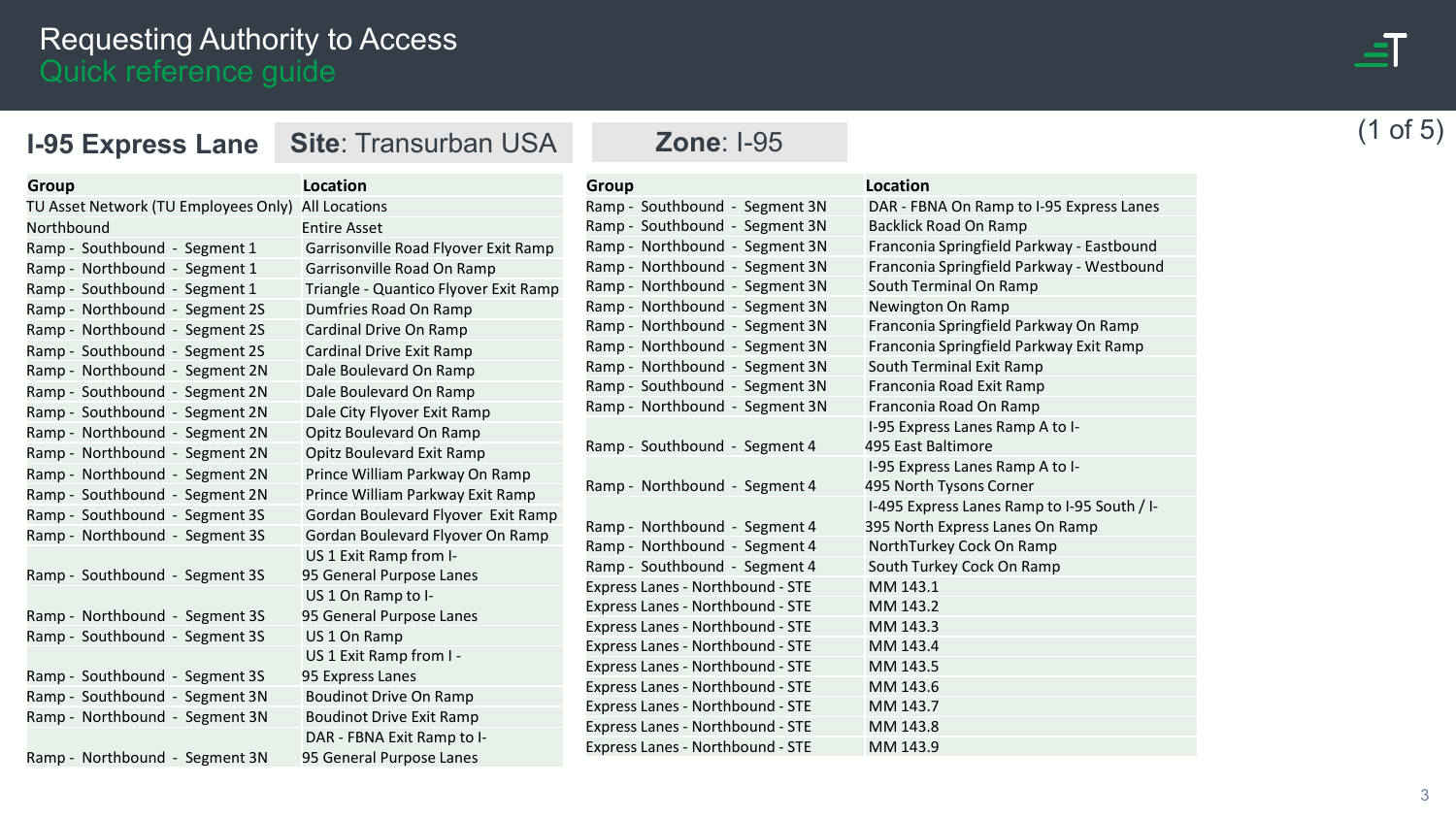|       | <b>Contract Contract Contract Contract Contract Contract Contract Contract Contract Contract Contract Contract Co</b><br>__<br>- |  |
|-------|----------------------------------------------------------------------------------------------------------------------------------|--|
| _____ |                                                                                                                                  |  |
|       |                                                                                                                                  |  |

(2 of 5)

| <b>I-95 Express Lane</b>               | <b>Site: Transurban USA</b> |              | <b>Zone: I-95</b>                      |          |                                         | (Z O     |
|----------------------------------------|-----------------------------|--------------|----------------------------------------|----------|-----------------------------------------|----------|
| <b>Group</b>                           | <b>Location</b>             | <b>Group</b> |                                        | Location | <b>Group</b>                            | Location |
| Express Lanes - Northbound - Segment 1 | MM 144                      |              | Express Lanes - Northbound - Segment 1 | MM 146.8 | Express Lanes - Northbound - Segment 1  | MM 149.6 |
| Express Lanes - Northbound - Segment 1 | MM 144.1                    |              | Express Lanes - Northbound - Segment 1 | MM 146.9 | Express Lanes - Northbound - Segment 1  | MM 149.7 |
| Express Lanes - Northbound - Segment 1 | MM 144.2                    |              | Express Lanes - Northbound - Segment 1 | MM 147   | Express Lanes - Northbound - Segment 1  | MM 149.8 |
| Express Lanes - Northbound - Segment 1 | MM 144.3                    |              | Express Lanes - Northbound - Segment 1 | MM 147.1 | Express Lanes - Northbound - Segment 1  | MM 149.9 |
| Express Lanes - Northbound - Segment 1 | MM 144.4                    |              | Express Lanes - Northbound - Segment 1 | MM 147.2 | Express Lanes - Northbound - Segment 1  | MM 150   |
| Express Lanes - Northbound - Segment 1 | MM 144.5                    |              | Express Lanes - Northbound - Segment 1 | MM 147.3 | Express Lanes - Northbound - Segment 1  | MM 150.1 |
| Express Lanes - Northbound - Segment 1 | MM 144.6                    |              | Express Lanes - Northbound - Segment 1 | MM 147.4 | Express Lanes - Northbound - Segment 1  | MM 150.2 |
| Express Lanes - Northbound - Segment 1 | MM 144.7                    |              | Express Lanes - Northbound - Segment 1 | MM 147.5 | Express Lanes - Northbound - Segment 1  | MM 150.3 |
| Express Lanes - Northbound - Segment 1 | MM 144.8                    |              | Express Lanes - Northbound - Segment 1 | MM 147.6 | Express Lanes - Northbound - Segment 1  | MM 150.4 |
| Express Lanes - Northbound - Segment 1 | MM 144.9                    |              | Express Lanes - Northbound - Segment 1 | MM 147.7 | Express Lanes - Northbound - Segment 1  | MM 150.5 |
| Express Lanes - Northbound - Segment 1 | MM 145                      |              | Express Lanes - Northbound - Segment 1 | MM 147.8 | Express Lanes - Northbound - Segment 1  | MM 150.6 |
| Express Lanes - Northbound - Segment 1 | MM 145.1                    |              | Express Lanes - Northbound - Segment 1 | MM 147.9 | Express Lanes - Northbound - Segment 1  | MM 150.7 |
| Express Lanes - Northbound - Segment 1 | MM 145.2                    |              | Express Lanes - Northbound - Segment 1 | MM 148   | Express Lanes - Northbound - Segment 1  | MM 150.8 |
| Express Lanes - Northbound - Segment 1 | MM 145.3                    |              | Express Lanes - Northbound - Segment 1 | MM 148.1 | Express Lanes - Northbound - Segment 1  | MM 150.9 |
| Express Lanes - Northbound - Segment 1 | MM 145.4                    |              | Express Lanes - Northbound - Segment 1 | MM 148.2 | Express Lanes - Northbound - Segment 1  | MM 151   |
| Express Lanes - Northbound - Segment 1 | MM 145.5                    |              | Express Lanes - Northbound - Segment 1 | MM 148.3 | Express Lanes - Northbound - Segment 1  | MM 151.1 |
| Express Lanes - Northbound - Segment 1 | MM 145.6                    |              | Express Lanes - Northbound - Segment 1 | MM 148.4 | Express Lanes - Northbound - Segment 1  | MM 151.2 |
| Express Lanes - Northbound - Segment 1 | MM 145.7                    |              | Express Lanes - Northbound - Segment 1 | MM 148.5 | Express Lanes - Northbound - Segment 1  | MM 151.3 |
| Express Lanes - Northbound - Segment 1 | MM 145.8                    |              | Express Lanes - Northbound - Segment 1 | MM 148.6 | Express Lanes - Northbound - Segment 1  | MM 151.4 |
| Express Lanes - Northbound - Segment 1 | MM 145.9                    |              | Express Lanes - Northbound - Segment 1 | MM 148.7 | Express Lanes - Northbound - Segment 1  | MM 151.5 |
| Express Lanes - Northbound - Segment 1 | MM 146                      |              | Express Lanes - Northbound - Segment 1 | MM 148.8 | Express Lanes - Northbound - Segment 1  | MM 151.6 |
| Express Lanes - Northbound - Segment 1 | MM 146.1                    |              | Express Lanes - Northbound - Segment 1 | MM 148.9 | Express Lanes - Northbound - Segment 1  | MM 151.7 |
| Express Lanes - Northbound - Segment 1 | MM 146.2                    |              | Express Lanes - Northbound - Segment 1 | MM 149   | Express Lanes - Northbound - Segment 1  | MM 151.8 |
| Express Lanes - Northbound - Segment 1 | MM 146.3                    |              | Express Lanes - Northbound - Segment 1 | MM 149.1 | Express Lanes - Northbound - Segment 1  | MM 151.9 |
| Express Lanes - Northbound - Segment 1 | MM 146.4                    |              | Express Lanes - Northbound - Segment 1 | MM 149.2 | Express Lanes - Northbound - Segment 1  | MM 152   |
| Express Lanes - Northbound - Segment 1 | MM 146.5                    |              | Express Lanes - Northbound - Segment 1 | MM 149.3 | Express Lanes - Northbound - Segment 1  | MM 152.1 |
| Express Lanes - Northbound - Segment 1 | MM 146.6                    |              | Express Lanes - Northbound - Segment 1 | MM 149.4 | Express Lanes - Northbound - Segment 1  | MM 152.2 |
| Express Lanes - Northbound - Segment 1 | MM 146.7                    |              | Express Lanes - Northbound - Segment 1 | MM 149.5 | Express Lanes - Northbound - Segment 2S | MM 152.3 |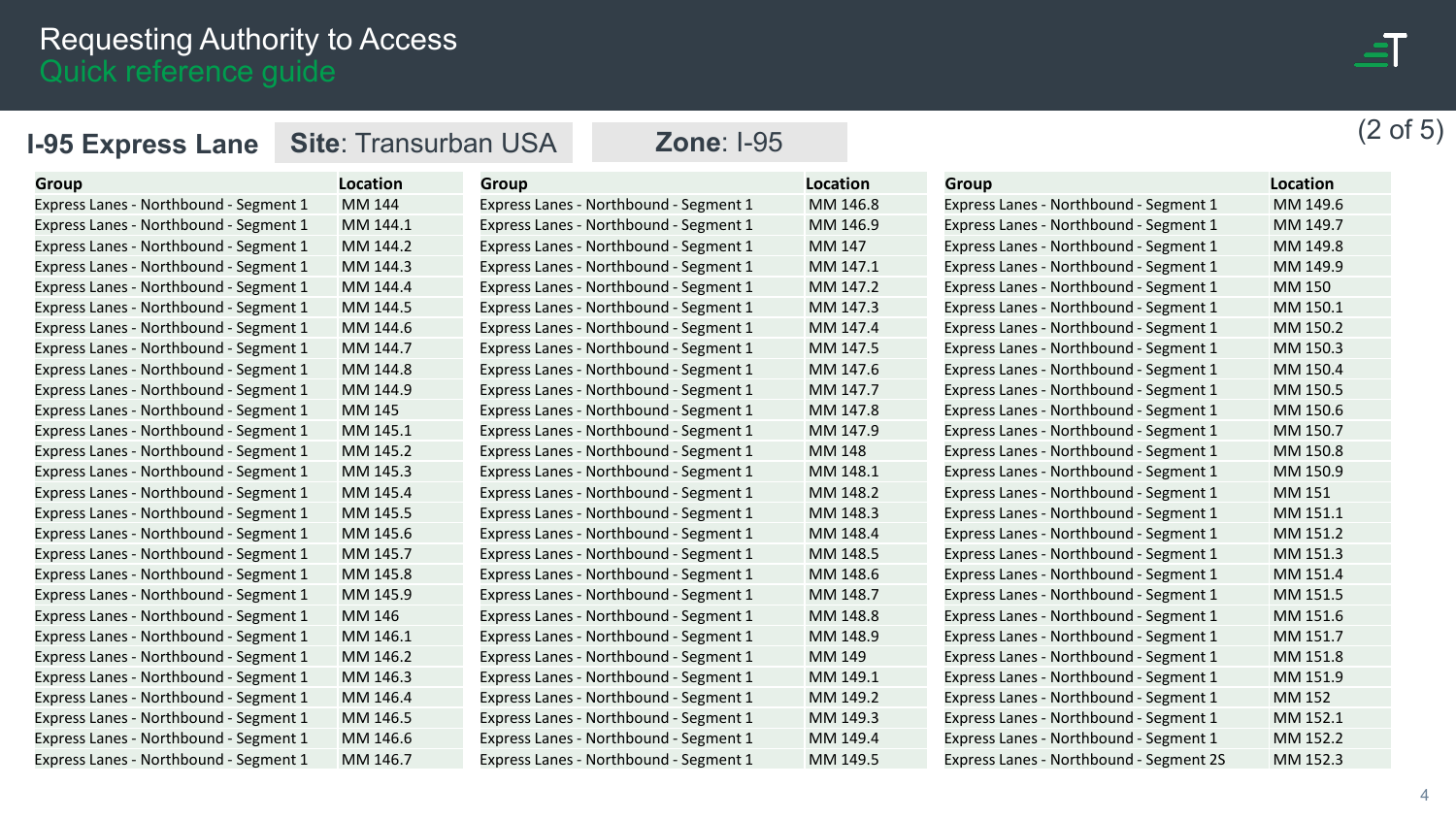# $\equiv$   $\top$

| <b>I-95 Express Lane</b>                | <b>Site: Transurban USA</b> |              | <b>Zone: I-95</b>                       |                 |                                         |                 | $(3 \text{ of } 5)$ |
|-----------------------------------------|-----------------------------|--------------|-----------------------------------------|-----------------|-----------------------------------------|-----------------|---------------------|
| <b>Group</b>                            | Location                    | <b>Group</b> |                                         | <b>Location</b> | <b>Group</b>                            | <b>Location</b> |                     |
| Express Lanes - Northbound - Segment 2S | MM 152.4                    |              | Express Lanes - Northbound - Segment 2S | MM 155.2        | Express Lanes - Northbound - Segment 2N | MM 158          |                     |
| Express Lanes - Northbound - Segment 2S | MM 152.5                    |              | Express Lanes - Northbound - Segment 2S | MM 155.3        | Express Lanes - Northbound - Segment 2N | MM 158.1        |                     |
| Express Lanes - Northbound - Segment 2S | MM 152.6                    |              | Express Lanes - Northbound - Segment 2S | MM 155.4        | Express Lanes - Northbound - Segment 2N | MM 158.2        |                     |
| Express Lanes - Northbound - Segment 2S | MM 152.7                    |              | Express Lanes - Northbound - Segment 2S | MM 155.5        | Express Lanes - Northbound - Segment 2N | MM 158.3        |                     |
| Express Lanes - Northbound - Segment 2S | MM 152.8                    |              | Express Lanes - Northbound - Segment 2S | MM 155.6        | Express Lanes - Northbound - Segment 2N | MM 158.4        |                     |
| Express Lanes - Northbound - Segment 2S | MM 152.9                    |              | Express Lanes - Northbound - Segment 2S | MM 155.7        | Express Lanes - Northbound - Segment 2N | MM 158.5        |                     |
| Express Lanes - Northbound - Segment 2S | MM 153                      |              | Express Lanes - Northbound - Segment 2N | MM 155.8        | Express Lanes - Northbound - Segment 2N | MM 158.6        |                     |
| Express Lanes - Northbound - Segment 2S | MM 153.1                    |              | Express Lanes - Northbound - Segment 2N | MM 155.9        | Express Lanes - Northbound - Segment 2N | MM 158.7        |                     |
| Express Lanes - Northbound - Segment 2S | MM 153.2                    |              | Express Lanes - Northbound - Segment 2N | MM 156          | Express Lanes - Northbound - Segment 2N | MM 158.8        |                     |
| Express Lanes - Northbound - Segment 2S | MM 153.3                    |              | Express Lanes - Northbound - Segment 2N | MM 156.1        | Express Lanes - Northbound - Segment 2N | MM 158.9        |                     |
| Express Lanes - Northbound - Segment 2S | MM 153.4                    |              | Express Lanes - Northbound - Segment 2N | MM 156.2        | Express Lanes - Northbound - Segment 2N | MM 159          |                     |
| Express Lanes - Northbound - Segment 2S | MM 153.5                    |              | Express Lanes - Northbound - Segment 2N | MM 156.3        | Express Lanes - Northbound - Segment 3S | MM 159.1        |                     |
| Express Lanes - Northbound - Segment 2S | MM 153.6                    |              | Express Lanes - Northbound - Segment 2N | MM 156.4        | Express Lanes - Northbound - Segment 3S | MM 159.2        |                     |
| Express Lanes - Northbound - Segment 2S | MM 153.7                    |              | Express Lanes - Northbound - Segment 2N | MM 156.5        | Express Lanes - Northbound - Segment 3S | MM 159.3        |                     |
| Express Lanes - Northbound - Segment 2S | MM 153.8                    |              | Express Lanes - Northbound - Segment 2N | MM 156.6        | Express Lanes - Northbound - Segment 3S | MM 159.4        |                     |
| Express Lanes - Northbound - Segment 2S | MM 153.9                    |              | Express Lanes - Northbound - Segment 2N | MM 156.7        | Express Lanes - Northbound - Segment 3S | MM 159.5        |                     |
| Express Lanes - Northbound - Segment 2S | MM 154                      |              | Express Lanes - Northbound - Segment 2N | MM 156.8        | Express Lanes - Northbound - Segment 3S | MM 159.6        |                     |
| Express Lanes - Northbound - Segment 2S | MM 154.1                    |              | Express Lanes - Northbound - Segment 2N | MM 156.9        | Express Lanes - Northbound - Segment 3S | MM 159.7        |                     |
| Express Lanes - Northbound - Segment 2S | MM 154.2                    |              | Express Lanes - Northbound - Segment 2N | MM 157          | Express Lanes - Northbound - Segment 3S | MM 159.8        |                     |
| Express Lanes - Northbound - Segment 2S | MM 154.3                    |              | Express Lanes - Northbound - Segment 2N | MM 157.1        | Express Lanes - Northbound - Segment 3S | MM 159.9        |                     |
| Express Lanes - Northbound - Segment 2S | MM 154.4                    |              | Express Lanes - Northbound - Segment 2N | MM 157.2        | Express Lanes - Northbound - Segment 3S | MM 160          |                     |
| Express Lanes - Northbound - Segment 2S | MM 154.5                    |              | Express Lanes - Northbound - Segment 2N | MM 157.3        | Express Lanes - Northbound - Segment 3S | MM 160.1        |                     |
| Express Lanes - Northbound - Segment 2S | MM 154.6                    |              | Express Lanes - Northbound - Segment 2N | MM 157.4        | Express Lanes - Northbound - Segment 3S | MM 160.2        |                     |
| Express Lanes - Northbound - Segment 2S | MM 154.7                    |              | Express Lanes - Northbound - Segment 2N | MM 157.5        | Express Lanes - Northbound - Segment 3S | MM 160.3        |                     |
| Express Lanes - Northbound - Segment 2S | MM 154.8                    |              | Express Lanes - Northbound - Segment 2N | MM 157.6        | Express Lanes - Northbound - Segment 3S | MM 160.4        |                     |
| Express Lanes - Northbound - Segment 2S | MM 154.9                    |              | Express Lanes - Northbound - Segment 2N | MM 157.7        | Express Lanes - Northbound - Segment 3S | MM 160.5        |                     |
| Express Lanes - Northbound - Segment 2S | MM 155                      |              | Express Lanes - Northbound - Segment 2N | MM 157.8        | Express Lanes - Northbound - Segment 3S | MM 160.6        |                     |
| Express Lanes - Northbound - Segment 2S | MM 155.1                    |              | Express Lanes - Northbound - Segment 2N | MM 157.9        | Express Lanes - Northbound - Segment 3S | MM 160.7        |                     |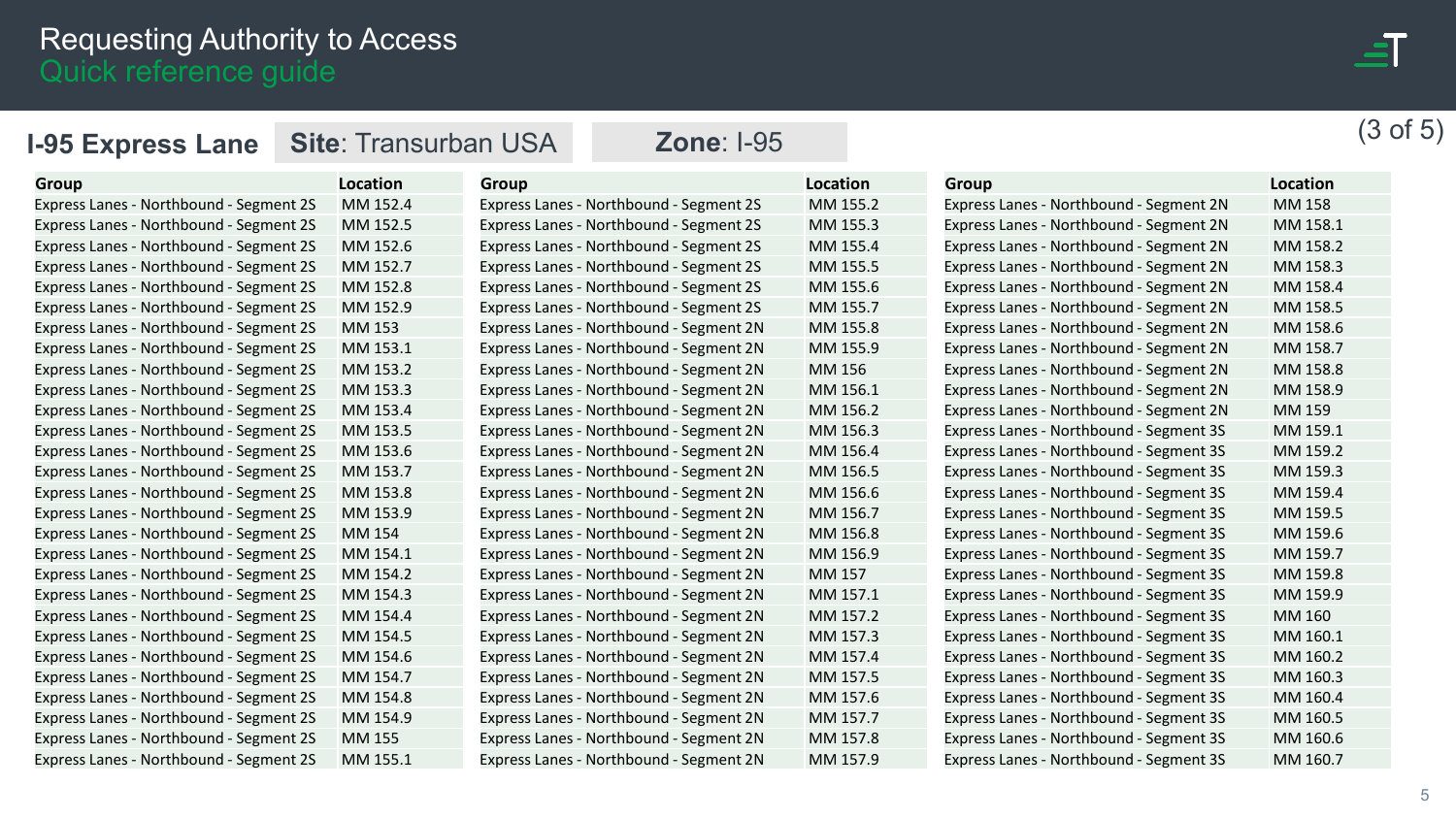# $\equiv$ T

| <b>I-95 Express Lane</b>                | <b>Site: Transurban USA</b> |              | <b>Zone: I-95</b>                       |          |                                         |          | $(4 \nof 5)$ |
|-----------------------------------------|-----------------------------|--------------|-----------------------------------------|----------|-----------------------------------------|----------|--------------|
| <b>Group</b>                            | Location                    | <b>Group</b> |                                         | Location | <b>Group</b>                            | Location |              |
| Express Lanes - Northbound - Segment 3S | MM 160.8                    |              | Express Lanes - Northbound - Segment 3S | MM 163.6 | Express Lanes - Northbound - Segment 3N | MM 166.4 |              |
| Express Lanes - Northbound - Segment 3S | MM 160.9                    |              | Express Lanes - Northbound - Segment 3S | MM 163.7 | Express Lanes - Northbound - Segment 3N | MM 166.5 |              |
| Express Lanes - Northbound - Segment 3S | MM 161                      |              | Express Lanes - Northbound - Segment 3S | MM 163.8 | Express Lanes - Northbound - Segment 3N | MM 166.6 |              |
| Express Lanes - Northbound - Segment 3S | MM 161.1                    |              | Express Lanes - Northbound - Segment 3S | MM 163.9 | Express Lanes - Northbound - Segment 3N | MM 166.7 |              |
| Express Lanes - Northbound - Segment 3S | MM 161.2                    |              | Express Lanes - Northbound - Segment 3S | MM 164   | Express Lanes - Northbound - Segment 3N | MM 166.8 |              |
| Express Lanes - Northbound - Segment 3S | MM 161.3                    |              | Express Lanes - Northbound - Segment 3S | MM 164.1 | Express Lanes - Northbound - Segment 3N | MM 166.9 |              |
| Express Lanes - Northbound - Segment 3S | MM 161.4                    |              | Express Lanes - Northbound - Segment 3S | MM 164.2 | Express Lanes - Northbound - Segment 3N | MM 167   |              |
| Express Lanes - Northbound - Segment 3S | MM 161.5                    |              | Express Lanes - Northbound - Segment 3S | MM 164.3 | Express Lanes - Northbound - Segment 3N | MM 167.1 |              |
| Express Lanes - Northbound - Segment 3S | MM 161.6                    |              | Express Lanes - Northbound - Segment 3S | MM 164.4 | Express Lanes - Northbound - Segment 3N | MM 167.2 |              |
| Express Lanes - Northbound - Segment 3S | MM 161.7                    |              | Express Lanes - Northbound - Segment 3S | MM 164.5 | Express Lanes - Northbound - Segment 3N | MM 167.3 |              |
| Express Lanes - Northbound - Segment 3S | MM 161.8                    |              | Express Lanes - Northbound - Segment 3S | MM 164.6 | Express Lanes - Northbound - Segment 3N | MM 167.4 |              |
| Express Lanes - Northbound - Segment 3S | MM 161.9                    |              | Express Lanes - Northbound - Segment 3S | MM 164.7 | Express Lanes - Northbound - Segment 3N | MM 167.5 |              |
| Express Lanes - Northbound - Segment 3S | MM 162                      |              | Express Lanes - Northbound - Segment 3S | MM 164.8 | Express Lanes - Northbound - Segment 3N | MM 167.6 |              |
| Express Lanes - Northbound - Segment 3S | MM 162.1                    |              | Express Lanes - Northbound - Segment 3S | MM 164.9 | Express Lanes - Northbound - Segment 3N | MM 167.7 |              |
| Express Lanes - Northbound - Segment 3S | MM 162.2                    |              | Express Lanes - Northbound - Segment 3S | MM 165   | Express Lanes - Northbound - Segment 3N | MM 167.8 |              |
| Express Lanes - Northbound - Segment 3S | MM 162.3                    |              | Express Lanes - Northbound - Segment 3S | MM 165.1 | Express Lanes - Northbound - Segment 3N | MM 167.9 |              |
| Express Lanes - Northbound - Segment 3S | MM 162.4                    |              | Express Lanes - Northbound - Segment 3S | MM 165.2 | Express Lanes - Northbound - Segment 3N | MM 168   |              |
| Express Lanes - Northbound - Segment 3S | MM 162.5                    |              | Express Lanes - Northbound - Segment 3S | MM 165.3 | Express Lanes - Northbound - Segment 3N | MM 168.1 |              |
| Express Lanes - Northbound - Segment 3S | MM 162.6                    |              | Express Lanes - Northbound - Segment 3S | MM 165.4 | Express Lanes - Northbound - Segment 3N | MM 168.2 |              |
| Express Lanes - Northbound - Segment 3S | MM 162.7                    |              | Express Lanes - Northbound - Segment 3S | MM 165.5 | Express Lanes - Northbound - Segment 3N | MM 168.3 |              |
| Express Lanes - Northbound - Segment 3S | MM 162.8                    |              | Express Lanes - Northbound - Segment 3S | MM 165.6 | Express Lanes - Northbound - Segment 3N | MM 168.4 |              |
| Express Lanes - Northbound - Segment 3S | MM 162.9                    |              | Express Lanes - Northbound - Segment 3N | MM 165.7 | Express Lanes - Northbound - Segment 3N | MM 168.5 |              |
| Express Lanes - Northbound - Segment 3S | MM 163                      |              | Express Lanes - Northbound - Segment 3N | MM 165.8 | Express Lanes - Northbound - Segment 3N | MM 168.6 |              |
| Express Lanes - Northbound - Segment 3S | MM 163.1                    |              | Express Lanes - Northbound - Segment 3N | MM 165.9 | Express Lanes - Northbound - Segment 3N | MM 168.7 |              |
| Express Lanes - Northbound - Segment 3S | MM 163.2                    |              | Express Lanes - Northbound - Segment 3N | MM 166   | Express Lanes - Northbound - Segment 3N | MM 168.8 |              |
| Express Lanes - Northbound - Segment 3S | MM 163.3                    |              | Express Lanes - Northbound - Segment 3N | MM 166.1 | Express Lanes - Northbound - Segment 3N | MM 168.9 |              |
| Express Lanes - Northbound - Segment 3S | MM 163.4                    |              | Express Lanes - Northbound - Segment 3N | MM 166.2 | Express Lanes - Northbound - Segment 3N | MM 169   |              |
| Express Lanes - Northbound - Segment 3S | MM 163.5                    |              | Express Lanes - Northbound - Segment 3N | MM 166.3 | Express Lanes - Northbound - Segment 3N | MM 169.1 |              |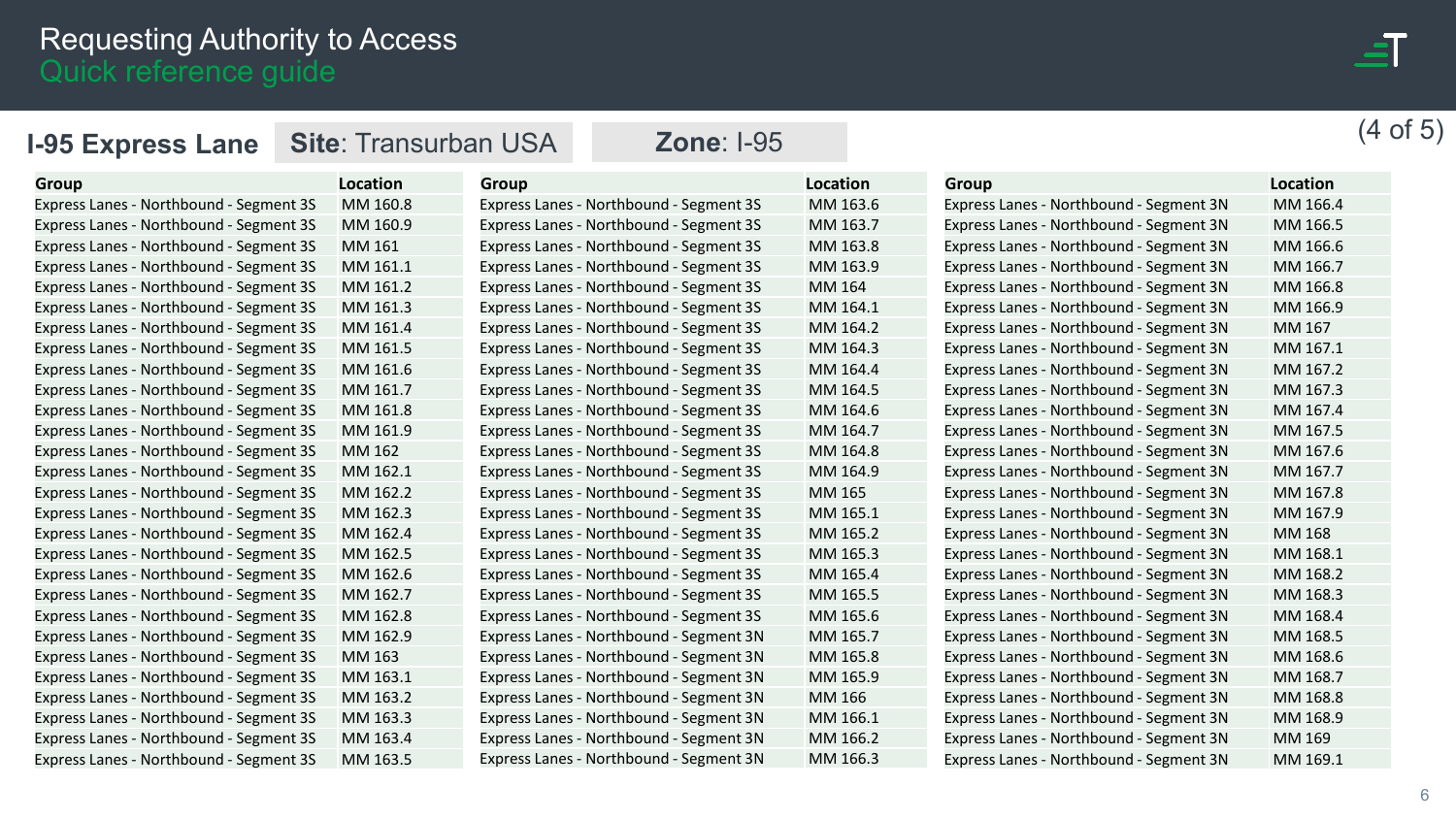| ___<br>__<br>-- |
|-----------------|
| _____<br>_____  |
| ______          |
|                 |
|                 |

| <b>I-95 Express Lane</b>                | <b>Site: Transurban USA</b> | <b>Zone: I-95</b> |
|-----------------------------------------|-----------------------------|-------------------|
| <b>Group</b>                            | Location                    |                   |
| Express Lanes - Northbound - Segment 3N | MM 169.2                    |                   |
| Express Lanes - Northbound - Segment 3N | MM 169.3                    |                   |
| Express Lanes - Northbound - Segment 3N | MM 169.4                    |                   |
| Express Lanes - Northbound - Segment 3N | MM 169.5                    |                   |
| Express Lanes - Northbound - Segment 3N | MM 169.6                    |                   |
| Express Lanes - Northbound - Segment 3N | MM 169.7                    |                   |
| Express Lanes - Northbound - Segment 3N | MM 169.8                    |                   |
| Express Lanes - Northbound - Segment 3N | MM 169.9                    |                   |
| Express Lanes - Northbound - Segment 3N | MM 170                      |                   |
| Express Lanes - Northbound - Segment 3N | MM 170.1                    |                   |
| Express Lanes - Northbound - Segment 3N | MM 170.2                    |                   |
| Express Lanes - Northbound - Segment 3N | MM 170.3                    |                   |
| Express Lanes - Northbound - Segment 3N | MM 170.4                    |                   |
| Express Lanes - Northbound - Segment 3N | MM 170.5                    |                   |
| Express Lanes - Northbound - Segment 3N | MM 170.6                    |                   |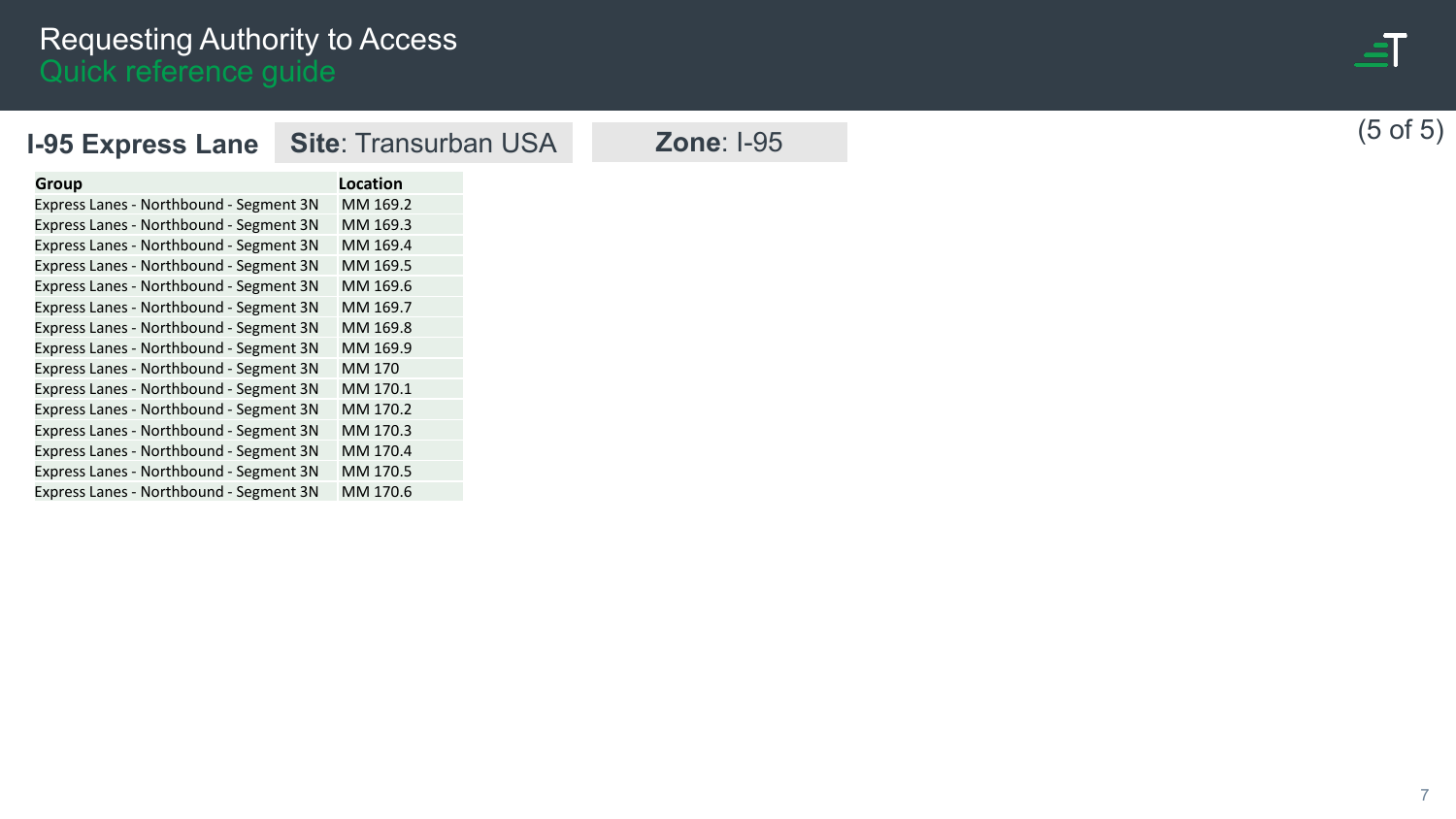**Location** 

MM 0.1

MM 0.2

MM 0.3

MM 0.4

MM 0.5

MM 0.6

MM 0.7

MM 0.8

MM 0.9

MM 1.0

MM 1.1

MM 1.2

MM 1.3

MM 1.4

MM 1.5

MM 1.6

MM 1.7

MM 1.8

MM 1.9

MM 2.0

MM 2.1

MM 2.2

MM 2.3

MM 2.4

MM2.5

MM 2.6

MM 2.7

MM 2.8

## <span id="page-7-0"></span>**I -395 Express Lane Site**: Transurban USA **Zone**: I

Zone: I-395

| <b>Group</b>                      | <b>Location</b>                       | <b>Group</b>                         |
|-----------------------------------|---------------------------------------|--------------------------------------|
| <b>Express Lanes - Northbound</b> | <b>Entire Asset</b>                   | Express Lanes - Northbound - Segment |
|                                   | I-395 General Purpose On Ramp "G"     | Express Lanes - Northbound - Segment |
| Ramps - Northbound - Segment 3B   | to I-395 Express Lanes                | Express Lanes - Northbound - Segment |
| Ramps - Northbound - Segment 1    | North Turkeycock On Ramp to Ramps     | Express Lanes - Northbound - Segment |
| Ramps - Southbound - Segment 1    | South Turkeycock On Ramp to Ramps     | Express Lanes - Northbound - Segment |
|                                   | North Edsall Flyover Exit Ramp to I-  | Express Lanes - Northbound - Segment |
| Ramps - Northbound - Segment 1    | 395 GP Lanes                          | Express Lanes - Northbound - Segment |
|                                   | South Edsall Flyover Exit Ramp to I-  | Express Lanes - Northbound - Segment |
| Ramps - Southbound - Segment 1    | 395 GP Lanes                          | Express Lanes - Northbound - Segment |
| Ramps - Northbound - Segment 2    | Seminary North On Ramp to Ramps       | Express Lanes - Northbound - Segment |
|                                   | Seminary South Exit Ramp to Seminary  | Express Lanes - Northbound - Segment |
| Ramps - Northbound - Segment 2    | Road                                  | Express Lanes - Northbound - Segment |
| Ramps - Northbound - Segment 3    | Shirlington On Ramp to Ramps          | Express Lanes - Northbound - Segment |
|                                   | Ramps to South Washington Boulevard   | Express Lanes - Northbound - Segment |
| Ramps - Northbound - Segment 3B   | Exit Ramp                             | Express Lanes - Northbound - Segment |
|                                   | South Washington Boulevard On Ramp    | Express Lanes - Northbound - Segment |
| Ramps - Northbound - Segment 3B   | to Ramps                              | Express Lanes - Northbound - Segment |
|                                   | Exit and On Ramp 1 - Northern ramp to | Express Lanes - Northbound - Segment |
| Ramps - Northbound - Segment 3C   | intersection                          | Express Lanes - Northbound - Segment |
|                                   | Exit Ramp 2 - Northern ramp to Eads   | Express Lanes - Northbound - Segment |
| Ramps - Southbound - Segment 3C   | <b>Street</b>                         | Express Lanes - Northbound - Segment |
|                                   | Exit and On Ramp 3 - Southern ramp to | Express Lanes - Northbound - Segment |
| Ramps - Northbound - Segment 3C   | intersection                          | Express Lanes - Northbound - Segment |
|                                   | On Ramp 4 - Southern ramp to Express  | Express Lanes - Northbound - Segment |
| Ramps - Northbound - Segment 3C   | Lanes                                 | Express Lanes - Northbound - Segment |
| Express Lanes - Northbound -      |                                       | Express Lanes - Northbound - Segment |
| Segment 3B                        | 14th Street Bridge                    | Express Lanes - Northbound - Segment |
| Express Lanes - Southbound -      |                                       | Express Lanes - Northbound - Segment |
| Segment 3B                        | 14th Street Bridge                    |                                      |

## (1 of 2)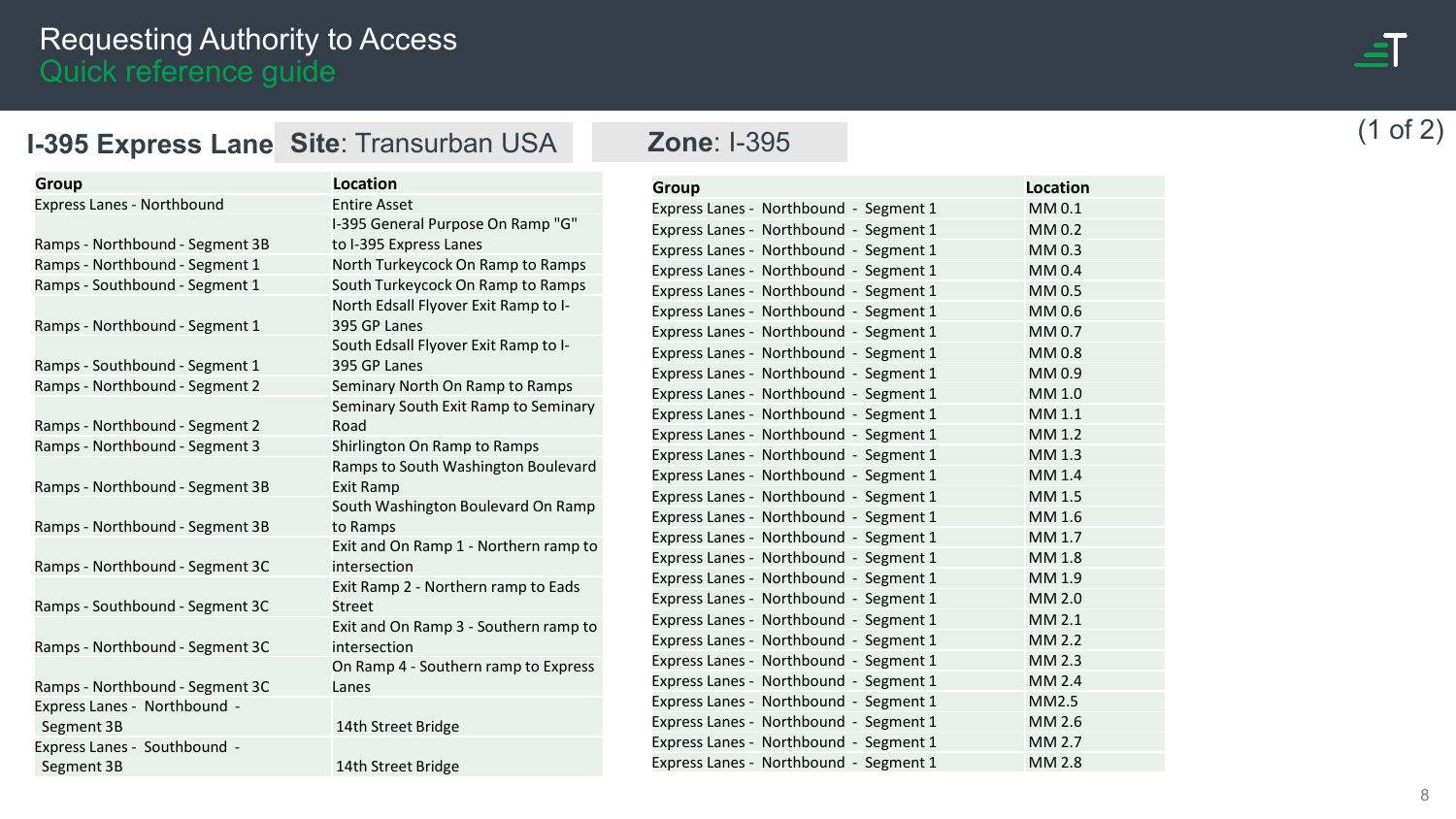# (2 of 2) **I-395 Express Lane Site**: Transurban USA **Zone**: I-395

| MM 2.9<br>Express Lanes - Northbound - Segment 2<br>MM 5.7<br>Express Lanes - Northbound - Segment 1<br>Express Lanes - Northbound - Segment 1<br>MM 3.0<br>Express Lanes - Northbound - Segment 2<br>MM 5.8<br>Express Lanes - Northbound - Segment 1<br>MM 3.1<br>Express Lanes - Northbound - Segment 2<br>MM 5.9<br>Express Lanes - Northbound - Segment 1<br>MM 3.2<br>Express Lanes - Northbound - Segment 2<br>MM 6.0<br>Express Lanes - Northbound - Segment 2<br>Express Lanes - Northbound - Segment 1<br>MM 3.3<br>MM 6.1<br>Express Lanes - Northbound - Segment 2<br>MM 6.2<br>Express Lanes - Northbound - Segment 1<br>MM 3.4<br>Express Lanes - Northbound - Segment 2<br>MM 3.5<br>Express Lanes - Northbound - Segment 3<br>MM 6.3<br>Express Lanes - Northbound - Segment 2<br>MM 3.6<br>Express Lanes - Northbound - Segment 3<br>MM 6.4<br>Express Lanes - Northbound - Segment 2<br>MM 3.7<br>Express Lanes - Northbound - Segment 3<br>MM 6.5<br>Express Lanes - Northbound - Segment 2<br>MM 3.8<br>Express Lanes - Northbound - Segment 3<br>MM 6.6<br>Express Lanes - Northbound - Segment 2<br>MM 3.9<br>Express Lanes - Northbound - Segment 3<br>MM 6.7<br>Express Lanes - Northbound - Segment 2<br>MM 4.0<br>Express Lanes - Northbound - Segment 3<br>MM 6.8<br>Express Lanes - Northbound - Segment 2<br>MM 4.1<br>Express Lanes - Northbound - Segment 3A<br>MM 6.9<br>Express Lanes - Northbound - Segment 2<br>MM 4.2<br>Express Lanes - Northbound - Segment 3A<br>MM 7.0<br>Express Lanes - Northbound - Segment 2<br>MM 4.3<br>Express Lanes - Northbound - Segment 3A<br>MM 7.1<br>Express Lanes - Northbound - Segment 2<br>Express Lanes - Northbound - Segment 3A<br>MM 4.4<br>MM 7.2<br>Express Lanes - Northbound - Segment 2<br>Express Lanes - Northbound - Segment 3A<br>MM 4.5<br>MM 7.3<br>Express Lanes - Northbound - Segment 2<br>MM 4.6<br>Express Lanes - Northbound - Segment 3A<br>MM 7.4<br>Express Lanes - Northbound - Segment 2<br>MM 4.7<br>Express Lanes - Northbound - Segment 3A<br>MM 7.5<br>MM 4.8<br>Express Lanes - Northbound - Segment 3A<br>MM 7.6<br>Express Lanes - Northbound - Segment 2<br>MM 4.9<br>Express Lanes - Northbound - Segment 2<br>Express Lanes - Northbound - Segment 3A<br>MM 7.7<br>Express Lanes - Northbound - Segment 2<br>MM 5.0<br>Express Lanes - Northbound - Segment 3A<br>MM 7.8<br>Express Lanes - Northbound - Segment 2<br>MM 5.1<br>Express Lanes - Northbound - Segment 3A<br>MM 7.9<br>Express Lanes - Northbound - Segment 2<br>MM 5.2<br>Express Lanes - Northbound - Segment 3A<br>MM 8.0<br>Express Lanes - Northbound - Segment 2<br>MM 5.3<br>Express Lanes - Northbound - Segment 3B<br>MM 8.1<br>MM 5.4<br>Express Lanes - Northbound - Segment 2<br>Express Lanes - Northbound - Segment 3B<br>MM 8.2<br>MM 8.3<br>MM 5.5<br>Express Lanes - Northbound - Segment 3B<br>Express Lanes - Northbound - Segment 2 | <b>Group</b>                           | <b>Location</b> | <b>Group</b>                            | <b>Location</b> |
|-------------------------------------------------------------------------------------------------------------------------------------------------------------------------------------------------------------------------------------------------------------------------------------------------------------------------------------------------------------------------------------------------------------------------------------------------------------------------------------------------------------------------------------------------------------------------------------------------------------------------------------------------------------------------------------------------------------------------------------------------------------------------------------------------------------------------------------------------------------------------------------------------------------------------------------------------------------------------------------------------------------------------------------------------------------------------------------------------------------------------------------------------------------------------------------------------------------------------------------------------------------------------------------------------------------------------------------------------------------------------------------------------------------------------------------------------------------------------------------------------------------------------------------------------------------------------------------------------------------------------------------------------------------------------------------------------------------------------------------------------------------------------------------------------------------------------------------------------------------------------------------------------------------------------------------------------------------------------------------------------------------------------------------------------------------------------------------------------------------------------------------------------------------------------------------------------------------------------------------------------------------------------------------------------------------------------------------------------------------------------------------------------------------------------------------------------------------------------------------------------------------------------------------------------------------------------------------------------------------------------------------------------------------------------------------------------------------------------------------------------------------------------------------------------------------------------------------------------------------------------------------------------------------------------------------|----------------------------------------|-----------------|-----------------------------------------|-----------------|
|                                                                                                                                                                                                                                                                                                                                                                                                                                                                                                                                                                                                                                                                                                                                                                                                                                                                                                                                                                                                                                                                                                                                                                                                                                                                                                                                                                                                                                                                                                                                                                                                                                                                                                                                                                                                                                                                                                                                                                                                                                                                                                                                                                                                                                                                                                                                                                                                                                                                                                                                                                                                                                                                                                                                                                                                                                                                                                                                     |                                        |                 |                                         |                 |
|                                                                                                                                                                                                                                                                                                                                                                                                                                                                                                                                                                                                                                                                                                                                                                                                                                                                                                                                                                                                                                                                                                                                                                                                                                                                                                                                                                                                                                                                                                                                                                                                                                                                                                                                                                                                                                                                                                                                                                                                                                                                                                                                                                                                                                                                                                                                                                                                                                                                                                                                                                                                                                                                                                                                                                                                                                                                                                                                     |                                        |                 |                                         |                 |
|                                                                                                                                                                                                                                                                                                                                                                                                                                                                                                                                                                                                                                                                                                                                                                                                                                                                                                                                                                                                                                                                                                                                                                                                                                                                                                                                                                                                                                                                                                                                                                                                                                                                                                                                                                                                                                                                                                                                                                                                                                                                                                                                                                                                                                                                                                                                                                                                                                                                                                                                                                                                                                                                                                                                                                                                                                                                                                                                     |                                        |                 |                                         |                 |
|                                                                                                                                                                                                                                                                                                                                                                                                                                                                                                                                                                                                                                                                                                                                                                                                                                                                                                                                                                                                                                                                                                                                                                                                                                                                                                                                                                                                                                                                                                                                                                                                                                                                                                                                                                                                                                                                                                                                                                                                                                                                                                                                                                                                                                                                                                                                                                                                                                                                                                                                                                                                                                                                                                                                                                                                                                                                                                                                     |                                        |                 |                                         |                 |
|                                                                                                                                                                                                                                                                                                                                                                                                                                                                                                                                                                                                                                                                                                                                                                                                                                                                                                                                                                                                                                                                                                                                                                                                                                                                                                                                                                                                                                                                                                                                                                                                                                                                                                                                                                                                                                                                                                                                                                                                                                                                                                                                                                                                                                                                                                                                                                                                                                                                                                                                                                                                                                                                                                                                                                                                                                                                                                                                     |                                        |                 |                                         |                 |
|                                                                                                                                                                                                                                                                                                                                                                                                                                                                                                                                                                                                                                                                                                                                                                                                                                                                                                                                                                                                                                                                                                                                                                                                                                                                                                                                                                                                                                                                                                                                                                                                                                                                                                                                                                                                                                                                                                                                                                                                                                                                                                                                                                                                                                                                                                                                                                                                                                                                                                                                                                                                                                                                                                                                                                                                                                                                                                                                     |                                        |                 |                                         |                 |
|                                                                                                                                                                                                                                                                                                                                                                                                                                                                                                                                                                                                                                                                                                                                                                                                                                                                                                                                                                                                                                                                                                                                                                                                                                                                                                                                                                                                                                                                                                                                                                                                                                                                                                                                                                                                                                                                                                                                                                                                                                                                                                                                                                                                                                                                                                                                                                                                                                                                                                                                                                                                                                                                                                                                                                                                                                                                                                                                     |                                        |                 |                                         |                 |
|                                                                                                                                                                                                                                                                                                                                                                                                                                                                                                                                                                                                                                                                                                                                                                                                                                                                                                                                                                                                                                                                                                                                                                                                                                                                                                                                                                                                                                                                                                                                                                                                                                                                                                                                                                                                                                                                                                                                                                                                                                                                                                                                                                                                                                                                                                                                                                                                                                                                                                                                                                                                                                                                                                                                                                                                                                                                                                                                     |                                        |                 |                                         |                 |
|                                                                                                                                                                                                                                                                                                                                                                                                                                                                                                                                                                                                                                                                                                                                                                                                                                                                                                                                                                                                                                                                                                                                                                                                                                                                                                                                                                                                                                                                                                                                                                                                                                                                                                                                                                                                                                                                                                                                                                                                                                                                                                                                                                                                                                                                                                                                                                                                                                                                                                                                                                                                                                                                                                                                                                                                                                                                                                                                     |                                        |                 |                                         |                 |
|                                                                                                                                                                                                                                                                                                                                                                                                                                                                                                                                                                                                                                                                                                                                                                                                                                                                                                                                                                                                                                                                                                                                                                                                                                                                                                                                                                                                                                                                                                                                                                                                                                                                                                                                                                                                                                                                                                                                                                                                                                                                                                                                                                                                                                                                                                                                                                                                                                                                                                                                                                                                                                                                                                                                                                                                                                                                                                                                     |                                        |                 |                                         |                 |
|                                                                                                                                                                                                                                                                                                                                                                                                                                                                                                                                                                                                                                                                                                                                                                                                                                                                                                                                                                                                                                                                                                                                                                                                                                                                                                                                                                                                                                                                                                                                                                                                                                                                                                                                                                                                                                                                                                                                                                                                                                                                                                                                                                                                                                                                                                                                                                                                                                                                                                                                                                                                                                                                                                                                                                                                                                                                                                                                     |                                        |                 |                                         |                 |
|                                                                                                                                                                                                                                                                                                                                                                                                                                                                                                                                                                                                                                                                                                                                                                                                                                                                                                                                                                                                                                                                                                                                                                                                                                                                                                                                                                                                                                                                                                                                                                                                                                                                                                                                                                                                                                                                                                                                                                                                                                                                                                                                                                                                                                                                                                                                                                                                                                                                                                                                                                                                                                                                                                                                                                                                                                                                                                                                     |                                        |                 |                                         |                 |
|                                                                                                                                                                                                                                                                                                                                                                                                                                                                                                                                                                                                                                                                                                                                                                                                                                                                                                                                                                                                                                                                                                                                                                                                                                                                                                                                                                                                                                                                                                                                                                                                                                                                                                                                                                                                                                                                                                                                                                                                                                                                                                                                                                                                                                                                                                                                                                                                                                                                                                                                                                                                                                                                                                                                                                                                                                                                                                                                     |                                        |                 |                                         |                 |
|                                                                                                                                                                                                                                                                                                                                                                                                                                                                                                                                                                                                                                                                                                                                                                                                                                                                                                                                                                                                                                                                                                                                                                                                                                                                                                                                                                                                                                                                                                                                                                                                                                                                                                                                                                                                                                                                                                                                                                                                                                                                                                                                                                                                                                                                                                                                                                                                                                                                                                                                                                                                                                                                                                                                                                                                                                                                                                                                     |                                        |                 |                                         |                 |
|                                                                                                                                                                                                                                                                                                                                                                                                                                                                                                                                                                                                                                                                                                                                                                                                                                                                                                                                                                                                                                                                                                                                                                                                                                                                                                                                                                                                                                                                                                                                                                                                                                                                                                                                                                                                                                                                                                                                                                                                                                                                                                                                                                                                                                                                                                                                                                                                                                                                                                                                                                                                                                                                                                                                                                                                                                                                                                                                     |                                        |                 |                                         |                 |
|                                                                                                                                                                                                                                                                                                                                                                                                                                                                                                                                                                                                                                                                                                                                                                                                                                                                                                                                                                                                                                                                                                                                                                                                                                                                                                                                                                                                                                                                                                                                                                                                                                                                                                                                                                                                                                                                                                                                                                                                                                                                                                                                                                                                                                                                                                                                                                                                                                                                                                                                                                                                                                                                                                                                                                                                                                                                                                                                     |                                        |                 |                                         |                 |
|                                                                                                                                                                                                                                                                                                                                                                                                                                                                                                                                                                                                                                                                                                                                                                                                                                                                                                                                                                                                                                                                                                                                                                                                                                                                                                                                                                                                                                                                                                                                                                                                                                                                                                                                                                                                                                                                                                                                                                                                                                                                                                                                                                                                                                                                                                                                                                                                                                                                                                                                                                                                                                                                                                                                                                                                                                                                                                                                     |                                        |                 |                                         |                 |
|                                                                                                                                                                                                                                                                                                                                                                                                                                                                                                                                                                                                                                                                                                                                                                                                                                                                                                                                                                                                                                                                                                                                                                                                                                                                                                                                                                                                                                                                                                                                                                                                                                                                                                                                                                                                                                                                                                                                                                                                                                                                                                                                                                                                                                                                                                                                                                                                                                                                                                                                                                                                                                                                                                                                                                                                                                                                                                                                     |                                        |                 |                                         |                 |
|                                                                                                                                                                                                                                                                                                                                                                                                                                                                                                                                                                                                                                                                                                                                                                                                                                                                                                                                                                                                                                                                                                                                                                                                                                                                                                                                                                                                                                                                                                                                                                                                                                                                                                                                                                                                                                                                                                                                                                                                                                                                                                                                                                                                                                                                                                                                                                                                                                                                                                                                                                                                                                                                                                                                                                                                                                                                                                                                     |                                        |                 |                                         |                 |
|                                                                                                                                                                                                                                                                                                                                                                                                                                                                                                                                                                                                                                                                                                                                                                                                                                                                                                                                                                                                                                                                                                                                                                                                                                                                                                                                                                                                                                                                                                                                                                                                                                                                                                                                                                                                                                                                                                                                                                                                                                                                                                                                                                                                                                                                                                                                                                                                                                                                                                                                                                                                                                                                                                                                                                                                                                                                                                                                     |                                        |                 |                                         |                 |
|                                                                                                                                                                                                                                                                                                                                                                                                                                                                                                                                                                                                                                                                                                                                                                                                                                                                                                                                                                                                                                                                                                                                                                                                                                                                                                                                                                                                                                                                                                                                                                                                                                                                                                                                                                                                                                                                                                                                                                                                                                                                                                                                                                                                                                                                                                                                                                                                                                                                                                                                                                                                                                                                                                                                                                                                                                                                                                                                     |                                        |                 |                                         |                 |
|                                                                                                                                                                                                                                                                                                                                                                                                                                                                                                                                                                                                                                                                                                                                                                                                                                                                                                                                                                                                                                                                                                                                                                                                                                                                                                                                                                                                                                                                                                                                                                                                                                                                                                                                                                                                                                                                                                                                                                                                                                                                                                                                                                                                                                                                                                                                                                                                                                                                                                                                                                                                                                                                                                                                                                                                                                                                                                                                     |                                        |                 |                                         |                 |
|                                                                                                                                                                                                                                                                                                                                                                                                                                                                                                                                                                                                                                                                                                                                                                                                                                                                                                                                                                                                                                                                                                                                                                                                                                                                                                                                                                                                                                                                                                                                                                                                                                                                                                                                                                                                                                                                                                                                                                                                                                                                                                                                                                                                                                                                                                                                                                                                                                                                                                                                                                                                                                                                                                                                                                                                                                                                                                                                     |                                        |                 |                                         |                 |
|                                                                                                                                                                                                                                                                                                                                                                                                                                                                                                                                                                                                                                                                                                                                                                                                                                                                                                                                                                                                                                                                                                                                                                                                                                                                                                                                                                                                                                                                                                                                                                                                                                                                                                                                                                                                                                                                                                                                                                                                                                                                                                                                                                                                                                                                                                                                                                                                                                                                                                                                                                                                                                                                                                                                                                                                                                                                                                                                     |                                        |                 |                                         |                 |
|                                                                                                                                                                                                                                                                                                                                                                                                                                                                                                                                                                                                                                                                                                                                                                                                                                                                                                                                                                                                                                                                                                                                                                                                                                                                                                                                                                                                                                                                                                                                                                                                                                                                                                                                                                                                                                                                                                                                                                                                                                                                                                                                                                                                                                                                                                                                                                                                                                                                                                                                                                                                                                                                                                                                                                                                                                                                                                                                     |                                        |                 |                                         |                 |
|                                                                                                                                                                                                                                                                                                                                                                                                                                                                                                                                                                                                                                                                                                                                                                                                                                                                                                                                                                                                                                                                                                                                                                                                                                                                                                                                                                                                                                                                                                                                                                                                                                                                                                                                                                                                                                                                                                                                                                                                                                                                                                                                                                                                                                                                                                                                                                                                                                                                                                                                                                                                                                                                                                                                                                                                                                                                                                                                     |                                        |                 |                                         |                 |
|                                                                                                                                                                                                                                                                                                                                                                                                                                                                                                                                                                                                                                                                                                                                                                                                                                                                                                                                                                                                                                                                                                                                                                                                                                                                                                                                                                                                                                                                                                                                                                                                                                                                                                                                                                                                                                                                                                                                                                                                                                                                                                                                                                                                                                                                                                                                                                                                                                                                                                                                                                                                                                                                                                                                                                                                                                                                                                                                     |                                        |                 |                                         |                 |
|                                                                                                                                                                                                                                                                                                                                                                                                                                                                                                                                                                                                                                                                                                                                                                                                                                                                                                                                                                                                                                                                                                                                                                                                                                                                                                                                                                                                                                                                                                                                                                                                                                                                                                                                                                                                                                                                                                                                                                                                                                                                                                                                                                                                                                                                                                                                                                                                                                                                                                                                                                                                                                                                                                                                                                                                                                                                                                                                     | Express Lanes - Northbound - Segment 2 | MM 5.6          | Express Lanes - Northbound - Segment 3B | MM 8.4          |

| <b>Group</b>                            | <b>Location</b> |
|-----------------------------------------|-----------------|
| Express Lanes - Northbound - Segment 3B | MM 8.5          |
| Express Lanes - Northbound - Segment 3B | MM 8.6          |
| Express Lanes - Northbound - Segment 3B | MM 8.7          |
| Express Lanes - Northbound - Segment 3B | <b>MM8.8</b>    |
| Express Lanes - Northbound - Segment 3B | MM 8.9          |
| Express Lanes - Northbound - Segment 3B | MM 9.0          |
| Express Lanes - Northbound - Segment 3B | MM 9.1          |
| Express Lanes - Northbound - Segment 3B | MM 9.2          |
| Express Lanes - Northbound - Segment 3B | MM 9.3          |
| Express Lanes - Northbound - Segment 3B | MM 9.4          |
| Express Lanes - Northbound - Segment 3B | MM 9.5          |
| Express Lanes - Northbound - Segment 3B | MM 9.6          |
| Express Lanes - Northbound - Segment 3B | MM 9.7          |
| Express Lanes - Northbound - Segment 3B | MM 9.8          |
| Express Lanes - Northbound - Segment 3B | MM 9.9          |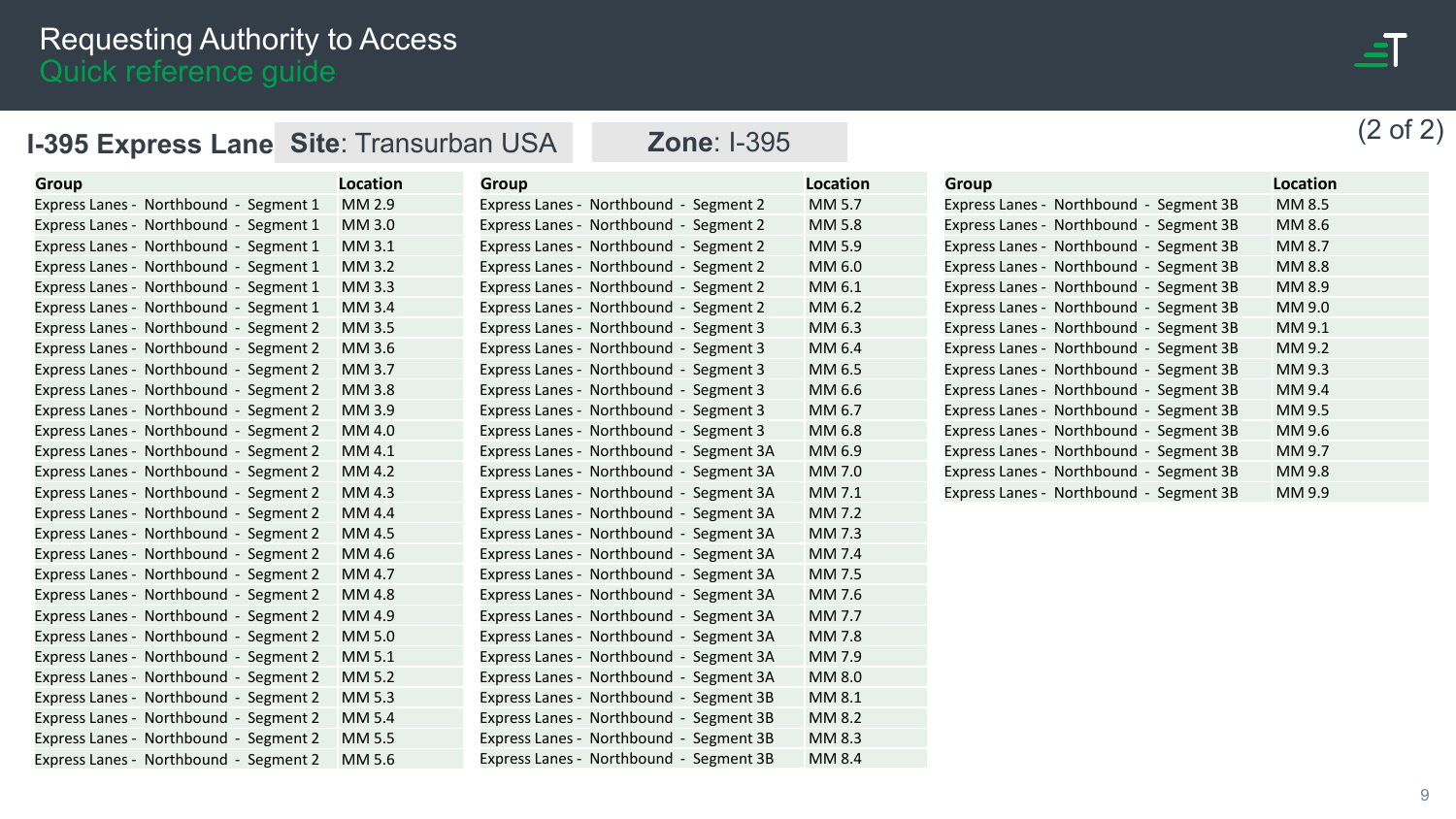|        | ___<br><b>Contract Contract Contract Contract Contract Contract Contract Contract Contract Contract Contract Contract Co</b><br>____<br>- |  |  |
|--------|-------------------------------------------------------------------------------------------------------------------------------------------|--|--|
| ______ |                                                                                                                                           |  |  |
|        |                                                                                                                                           |  |  |
|        |                                                                                                                                           |  |  |

<span id="page-9-0"></span>

| <b>I-495 Express Lane</b>         | <b>Site: Transurban USA</b>         | <b>Zone: I-495</b>                     |                                     |
|-----------------------------------|-------------------------------------|----------------------------------------|-------------------------------------|
| <b>Group</b>                      | <b>Location</b>                     | <b>Group</b>                           | Location                            |
| <b>Express Lanes - Northbound</b> | <b>Entire Asset</b>                 | Ramp - Southbound - Section 7          | Exit Ramp to 267 West               |
| Express Lanes - Southbound        | <b>Entire Asset</b>                 |                                        | 267 Dulles Toll Road On Ramp to 495 |
|                                   | Exit Ramp 57B to I-                 | Ramp - Eastbound - Section 7           | <b>SB Express</b>                   |
| Ramp - Southbound - Phase 8       | 395 Northbound                      | Ramp - Southbound - Section 5          | On Ramp to I-66                     |
| Ramp - Northbound - Section 2     | On Ramp from Braddock Road          | Ramp - Eastbound - Section 5           | On Ramp to 495 SB Express           |
| Ramp - Southbound - Section 2     | Exit Ramp to Braddock Road          | Ramp - Westbound - Section 5           | On Ramp to 495 SB Express           |
| Ramp - Northbound - Section 4     | On Ramp from Gallows Road           | Ramp - Eastbound - Section 5           | On Ramp to 495 NB and SB Express    |
| Ramp - Southbound - Section 4     | <b>Exit Ramp to Gallows Road</b>    | Ramp - Eastbound - Section 5           | On Ramp to 495 NB Express           |
| Ramp - Southbound - Section 5     | On Ramp from Lee Highway            | Express Lanes - Southbound - Section 7 | MM 44.8                             |
| Ramp - Northbound - Section 5     | Exit Ramp to Lee Highway            | Express Lanes - Southbound - Section 7 | MM 44.9                             |
| Ramp - Northbound - Section 5     | Exit Ramp to Interstate 66          | Express Lanes - Southbound - Section 7 | <b>MM45</b>                         |
|                                   | Exit Ramp to Interstate 66 Wes      | Express Lanes - Southbound - Section 7 | MM 45.1                             |
| Ramp - Northbound - Section 5     |                                     | Express Lanes - Southbound - Section 7 | MM 45.2                             |
| Ramp - Northbound - Section 6     | Exit Ramp to Leesburg Pike          | Express Lanes - Southbound - Section 7 | MM 45.3                             |
| Ramp - Southbound - Section 6     | On Ramp from Leesburg Pike          | Express Lanes - Southbound - Section 7 | MM 45.4                             |
|                                   | Exit Ramp to Westpark T-            | Express Lanes - Southbound - Section 7 | MM 45.5                             |
| Ramp - Northbound - Section 7     | Connector                           | Express Lanes - Southbound - Section 7 | MM 45.6                             |
|                                   | On Ramp from Westpark T-            | Express Lanes - Southbound - Section 7 | MM 45.7                             |
| Ramp - Northbound - Section 7     | Connector                           | Express Lanes - Southbound - Section 7 | MM 45.8                             |
|                                   | On Ramp from Westpark T-            | Express Lanes - Southbound - Section 7 | MM 45.9                             |
| Ramp - Southbound - Section 7     | Connector                           | Express Lanes - Southbound - Section 6 | MM 46                               |
|                                   | Exit Ramp to Westpark T-            | Express Lanes - Southbound - Section 6 | MM 46.1                             |
| Ramp - Southbound - Section 7     | Connector                           | Express Lanes - Southbound - Section 6 | MM 46.2                             |
| Ramp - Northbound - Section 7     | On Ramp from Scotts Crossing        | Express Lanes - Southbound - Section 6 | MM 46.3                             |
| Ramp - Northbound - Section 7     | <b>Exit Ramp to Scotts Crossing</b> | Express Lanes - Southbound - Section 6 | MM 46.4                             |
| Ramp - Southbound - Section 7     | On Ramp from Scotts Crossing        | Express Lanes - Southbound - Section 6 | MM 46.5                             |
| Ramp - Southbound - Section 7     | <b>Exit Ramp to Scotts Crossing</b> | Express Lanes - Southbound - Section 6 | MM 46.6                             |
| Ramp - Northbound - Section 7     | Exit Ramp to 267 West               | Express Lanes - Southbound - Section 6 | MM 46.7                             |
|                                   |                                     | Express Lanes - Southbound - Section 6 | MM 46.8                             |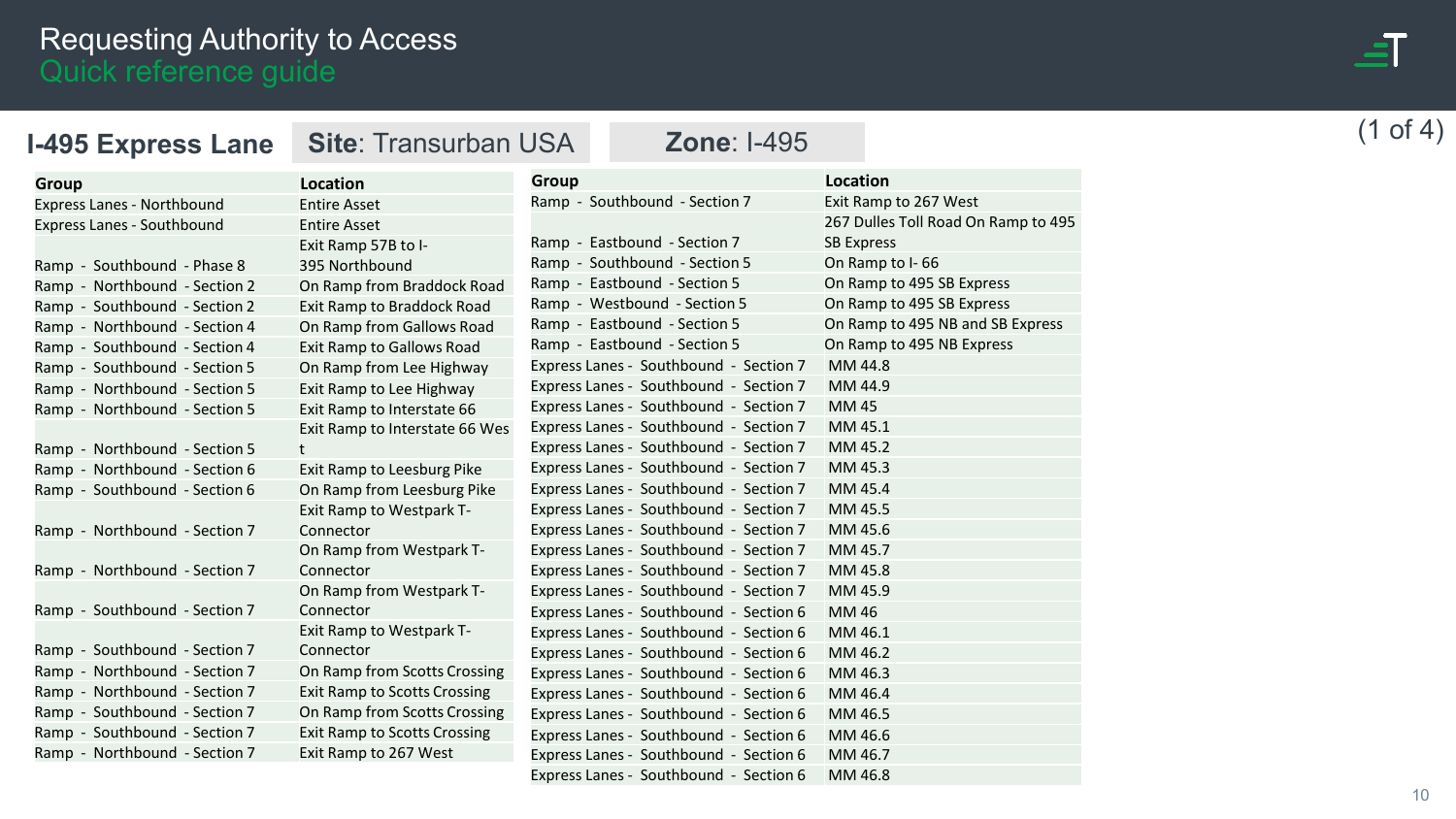| ___<br><b>Contract Contract Contract Contract Contract Contract Contract Contract Contract Contract Contract Contract Co</b><br>__ |  |
|------------------------------------------------------------------------------------------------------------------------------------|--|
| _____<br>______                                                                                                                    |  |
|                                                                                                                                    |  |
|                                                                                                                                    |  |

# (2 of 4) **I-495 Express Lane Site**: Transurban USA **Zone**: I-495

| <b>Group</b>                           | Location    | Group                                  | Location | Group                                  | Location    |
|----------------------------------------|-------------|----------------------------------------|----------|----------------------------------------|-------------|
| Express Lanes - Southbound - Section 6 | MM 46.9     | Express Lanes - Southbound - Section 5 | MM 49.7  | Express Lanes - Southbound - Section 3 | MM 52.5     |
| Express Lanes - Southbound - Section 6 | MM 47       | Express Lanes - Southbound - Section 4 | MM 49.8  | Express Lanes - Southbound - Section 3 | MM 52.6     |
| Express Lanes - Southbound - Section 6 | MM 47.1     | Express Lanes - Southbound - Section 4 | MM 49.9  | Express Lanes - Southbound - Section 3 | MM 52.7     |
| Express Lanes - Southbound - Section 6 | MM 47.2     | Express Lanes - Southbound - Section 4 | MM 50    | Express Lanes - Southbound - Section 3 | MM 52.8     |
| Express Lanes - Southbound - Section 6 | MM 47.3     | Express Lanes - Southbound - Section 4 | MM 50.1  | Express Lanes - Southbound - Section 3 | MM 52.9     |
| Express Lanes - Southbound - Section 5 | MM 47.4     | Express Lanes - Southbound - Section 4 | MM 50.2  | Express Lanes - Southbound - Section 3 | <b>MM53</b> |
| Express Lanes - Southbound - Section 5 | MM 47.5     | Express Lanes - Southbound - Section 4 | MM 50.3  | Express Lanes - Southbound - Section 3 | MM 53.1     |
| Express Lanes - Southbound - Section 5 | MM 47.6     | Express Lanes - Southbound - Section 4 | MM 50.4  | Express Lanes - Southbound - Section 3 | MM 53.2     |
| Express Lanes - Southbound - Section 5 | MM 47.7     | Express Lanes - Southbound - Section 4 | MM 50.5  | Express Lanes - Southbound - Section 3 | MM 53.3     |
| Express Lanes - Southbound - Section 5 | MM 47.8     | Express Lanes - Southbound - Section 4 | MM 50.6  | Express Lanes - Southbound - Section 2 | MM 53.4     |
| Express Lanes - Southbound - Section 5 | MM 47.9     | Express Lanes - Southbound - Section 4 | MM 50.7  | Express Lanes - Southbound - Section 2 | MM 53.5     |
| Express Lanes - Southbound - Section 5 | <b>MM48</b> | Express Lanes - Southbound - Section 4 | MM 50.8  | Express Lanes - Southbound - Section 2 | MM 53.6     |
| Express Lanes - Southbound - Section 5 | MM 48.1     | Express Lanes - Southbound - Section 4 | MM 50.9  | Express Lanes - Southbound - Section 2 | MM 53.7     |
| Express Lanes - Southbound - Section 5 | MM 48.2     | Express Lanes - Southbound - Section 4 | MM 51    | Express Lanes - Southbound - Section 2 | MM 53.8     |
| Express Lanes - Southbound - Section 5 | MM 48.3     | Express Lanes - Southbound - Section 4 | MM 51.1  | Express Lanes - Southbound - Section 2 | MM 53.9     |
| Express Lanes - Southbound - Section 5 | MM 48.4     | Express Lanes - Southbound - Section 4 | MM 51.2  | Express Lanes - Southbound - Section 2 | <b>MM54</b> |
| Express Lanes - Southbound - Section 5 | MM 48.5     | Express Lanes - Southbound - Section 4 | MM 51.3  | Express Lanes - Southbound - Section 2 | MM 54.1     |
| Express Lanes - Southbound - Section 5 | MM 48.6     | Express Lanes - Southbound - Section 4 | MM 51.4  | Express Lanes - Southbound - Section 2 | MM 54.2     |
| Express Lanes - Southbound - Section 5 | MM 48.7     | Express Lanes - Southbound - Section 4 | MM 51.5  | Express Lanes - Southbound - Section 2 | MM 54.3     |
| Express Lanes - Southbound - Section 5 | MM 48.8     | Express Lanes - Southbound - Section 4 | MM 51.6  | Express Lanes - Southbound - Section 2 | MM 54.4     |
| Express Lanes - Southbound - Section 5 | MM 48.9     | Express Lanes - Southbound - Section 4 | MM 51.7  | Express Lanes - Southbound - Section 2 | MM 54.5     |
| Express Lanes - Southbound - Section 5 | MM 49       | Express Lanes - Southbound - Section 3 | MM 51.8  | Express Lanes - Southbound - Section 1 | MM 54.6     |
| Express Lanes - Southbound - Section 5 | MM 49.1     | Express Lanes - Southbound - Section 3 | MM 51.9  | Express Lanes - Southbound - Section 1 | MM 54.7     |
| Express Lanes - Southbound - Section 5 | MM 49.2     | Express Lanes - Southbound - Section 3 | MM 52    | Express Lanes - Southbound - Section 1 | MM 54.8     |
| Express Lanes - Southbound - Section 5 | MM 49.3     | Express Lanes - Southbound - Section 3 | MM 52.1  | Express Lanes - Southbound - Section 1 | MM 54.9     |
| Express Lanes - Southbound - Section 5 | MM 49.4     | Express Lanes - Southbound - Section 3 | MM 52.2  | Express Lanes - Southbound - Section 1 | <b>MM55</b> |
| Express Lanes - Southbound - Section 5 | MM 49.5     | Express Lanes - Southbound - Section 3 | MM 52.3  | Express Lanes - Southbound - Section 1 | MM 55.1     |
| Express Lanes - Southbound - Section 5 | MM 49.6     | Express Lanes - Southbound - Section 3 | MM 52.4  | Express Lanes - Southbound - Section 1 | MM 55.2     |
|                                        |             |                                        |          |                                        |             |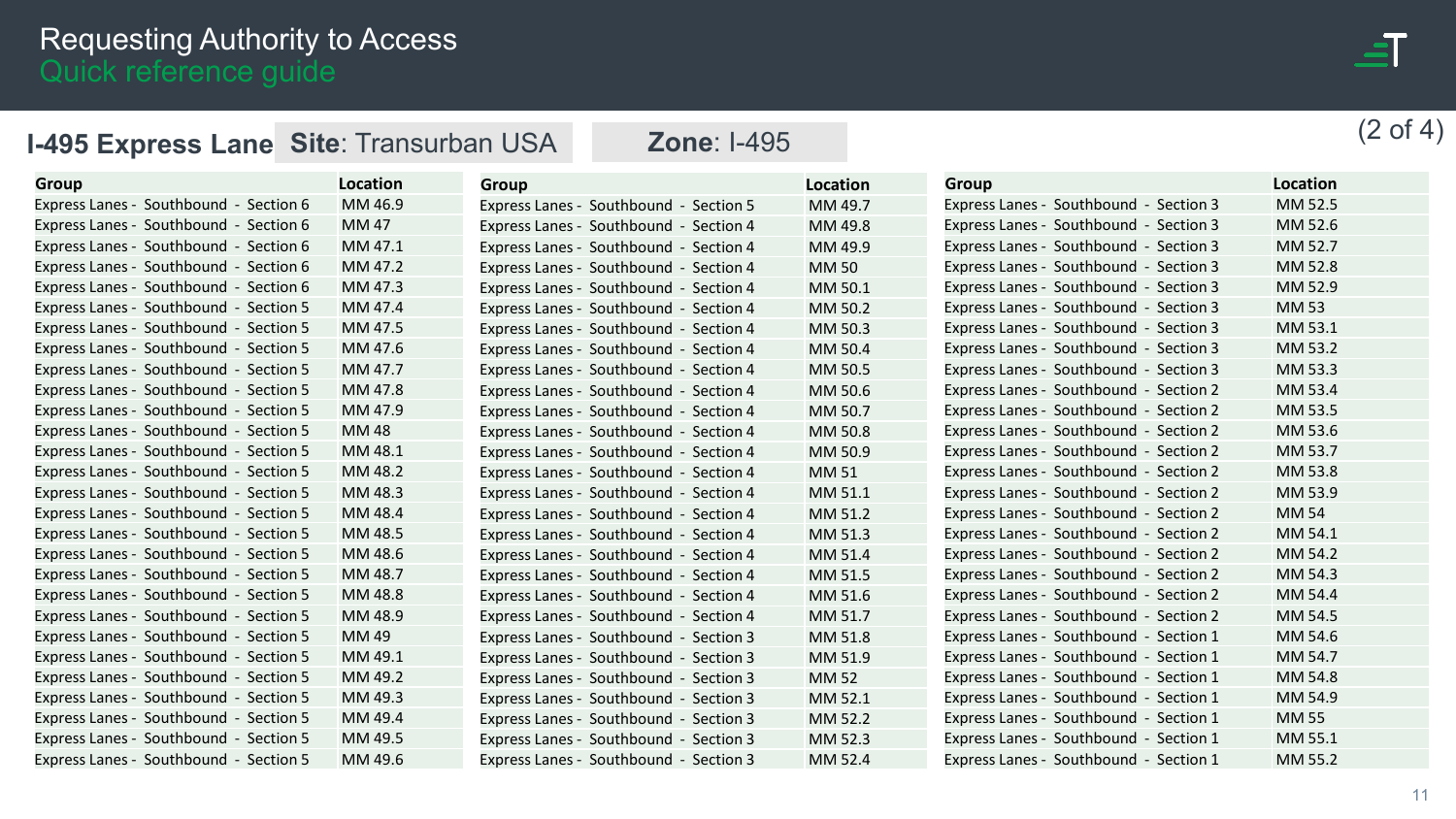|                 | ___<br><b>Contract Contract Contract Contract Contract Contract Contract Contract Contract Contract Contract Contract Co</b><br>__ |  |
|-----------------|------------------------------------------------------------------------------------------------------------------------------------|--|
| _____<br>______ |                                                                                                                                    |  |
|                 |                                                                                                                                    |  |

12

# (3 of 4) **I-495 Express Lane Site**: Transurban USA **Zone**: I-495

| Group                                  | Location    | Group                                  | Location    | Group                                  | Location     |
|----------------------------------------|-------------|----------------------------------------|-------------|----------------------------------------|--------------|
| Express Lanes - Southbound - Section 1 | MM 55.3     | Express Lanes - Northbound - Section 5 | MM 47.4     | Express Lanes - Northbound - Section 4 | MM 50.3      |
| Express Lanes - Southbound - Section 1 | MM 55.4     | Express Lanes - Northbound - Section 5 | MM 47.5     | Express Lanes - Northbound - Section 4 | MM 50.4      |
| Express Lanes - Southbound - Section 1 | MM 55.5     | Express Lanes - Northbound - Section 5 | MM 47.6     | Express Lanes - Northbound - Section 4 | MM 50.5      |
| Express Lanes - Northbound - Section 7 | MM 44.8     | Express Lanes - Northbound - Section 5 | MM 47.7     | Express Lanes - Northbound - Section 4 | MM 50.6      |
| Express Lanes - Northbound - Section 7 | MM 44.9     | Express Lanes - Northbound - Section 5 | MM 47.8     | Express Lanes - Northbound - Section 4 | MM 50.7      |
| Express Lanes - Northbound - Section 7 | <b>MM45</b> | Express Lanes - Northbound - Section 5 | MM 47.9     | Express Lanes - Northbound - Section 4 | MM 50.8      |
| Express Lanes - Northbound - Section 7 | MM 45.1     | Express Lanes - Northbound - Section 5 | <b>MM48</b> | Express Lanes - Northbound - Section 4 | MM 50.9      |
| Express Lanes - Northbound - Section 7 | MM 45.2     | Express Lanes - Northbound - Section 5 | MM 48.1     | Express Lanes - Northbound - Section 4 | MM 51        |
| Express Lanes - Northbound - Section 7 | MM 45.3     | Express Lanes - Northbound - Section 5 | MM 48.2     | Express Lanes - Northbound - Section 4 | MM 51.1      |
| Express Lanes - Northbound - Section 7 | MM 45.4     | Express Lanes - Northbound - Section 5 | MM 48.3     | Express Lanes - Northbound - Section 4 | MM 51.2      |
| Express Lanes - Northbound - Section 7 | MM 45.5     | Express Lanes - Northbound - Section 5 | MM 48.4     | Express Lanes - Northbound - Section 4 | MM 51.3      |
| Express Lanes - Northbound - Section 7 | MM 45.6     | Express Lanes - Northbound - Section 5 | MM 48.5     | Express Lanes - Northbound - Section 4 | MM 51.4      |
| Express Lanes - Northbound - Section 7 | MM 45.7     | Express Lanes - Northbound - Section 5 | MM 48.6     | Express Lanes - Northbound - Section 4 | MM 51.5      |
| Express Lanes - Northbound - Section 7 | MM 45.8     | Express Lanes - Northbound - Section 5 | MM 48.7     | Express Lanes - Northbound - Section 4 | MM 51.6      |
| Express Lanes - Northbound - Section 7 | MM 45.9     | Express Lanes - Northbound - Section 5 | MM 48.8     | Express Lanes - Northbound - Section 4 | MM 51.7      |
| Express Lanes - Northbound - Section 6 | MM 46       | Express Lanes - Northbound - Section 5 | MM 48.9     | Express Lanes - Northbound - Section 3 | MM 51.8      |
| Express Lanes - Northbound - Section 6 | MM 46.1     | Express Lanes - Northbound - Section 5 | <b>MM49</b> | Express Lanes - Northbound - Section 3 | MM 51.9      |
| Express Lanes - Northbound - Section 6 | MM 46.2     | Express Lanes - Northbound - Section 5 | MM 49.1     | Express Lanes - Northbound - Section 3 | MM 52        |
| Express Lanes - Northbound - Section 6 | MM 46.3     | Express Lanes - Northbound - Section 5 | MM 49.2     | Express Lanes - Northbound - Section 3 | MM 52.1      |
| Express Lanes - Northbound - Section 6 | MM 46.4     | Express Lanes - Northbound - Section 5 | MM 49.3     | Express Lanes - Northbound - Section 3 | MM 52.2      |
| Express Lanes - Northbound - Section 6 | MM 46.5     | Express Lanes - Northbound - Section 5 | MM 49.4     | Express Lanes - Northbound - Section 3 | MM 52.3      |
| Express Lanes - Northbound - Section 6 | MM 46.6     | Express Lanes - Northbound - Section 5 | MM 49.5     | Express Lanes - Northbound - Section 3 | MM 52.4      |
| Express Lanes - Northbound - Section 6 | MM 46.7     | Express Lanes - Northbound - Section 5 | MM 49.6     | Express Lanes - Northbound - Section 3 | MM 52.5      |
| Express Lanes - Northbound - Section 6 | MM 46.8     | Express Lanes - Northbound - Section 5 | MM 49.7     | Express Lanes - Northbound - Section 3 | MM 52.6      |
| Express Lanes - Northbound - Section 6 | MM 46.9     | Express Lanes - Northbound - Section 4 | MM 49.8     | Express Lanes - Northbound - Section 3 | MM 52.7      |
| Express Lanes - Northbound - Section 6 | MM 47       | Express Lanes - Northbound - Section 4 | MM 49.9     | Express Lanes - Northbound - Section 3 | MM 52.8      |
| Express Lanes - Northbound - Section 6 | MM 47.1     | Express Lanes - Northbound - Section 4 | <b>MM50</b> | Express Lanes - Northbound - Section 3 | MM 52.9      |
| Express Lanes - Northbound - Section 6 | MM 47.2     | Express Lanes - Northbound - Section 4 | MM 50.1     | Express Lanes - Northbound - Section 3 | <b>MM 53</b> |
| Express Lanes - Northbound - Section 6 | MM 47.3     | Express Lanes - Northbound - Section 4 | MM 50.2     | Express Lanes - Northbound - Section 3 | MM 53.1      |
|                                        |             |                                        |             |                                        |              |